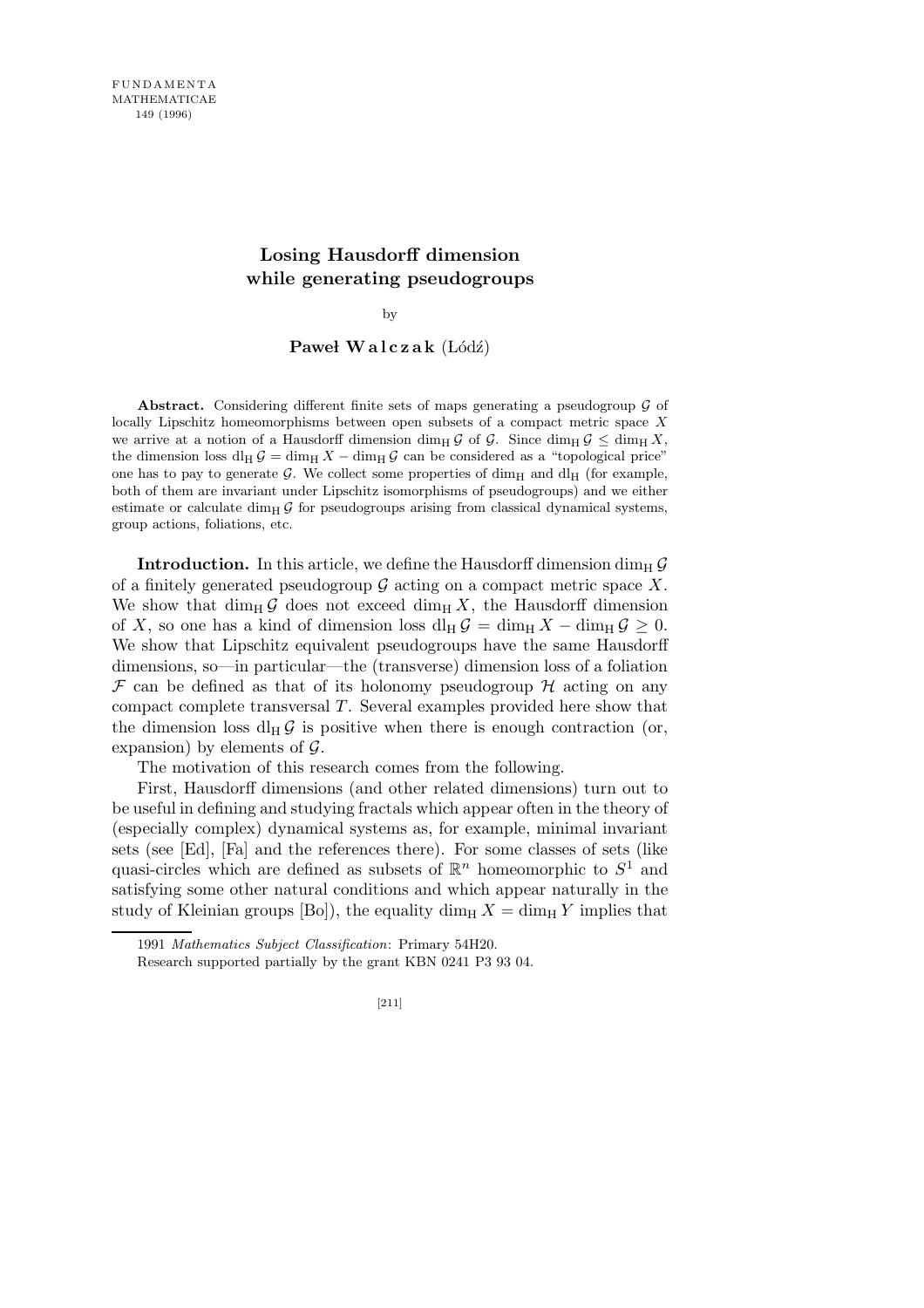$X$  and Y are quasi-isometric [FM], so dim<sub>H</sub> becomes a good invariant to study dynamics of some systems.

Second, recent years brought wide interest in general dynamical systems like relations, group actions, pseudogroups, foliations, etc. There is a large variety of problems and results in this area. We list below just some of them (and give only some references):

(1) invariant measures for general dynamics, ergodicity, amenability  $([P1], [Gar], [Zi2], [Zi3], etc.),$ 

(2) entropy for relations, pseudogroups, foliations ([GLW], [LW1], [LW2], [Fr], [Hu1], [Hu2], [Wi], [Bi], etc.),

(3) other invariants measuring dynamics of general systems ( $[Eg1], [Eg2],$ [LW3], etc.),

(4) rigidity of group actions ([Gh], [Hu3], [Hu4], [Zi1], etc.),

(5) geometry and dynamics of hyperbolic groups ([Gr], [GH1], [GH2], [CDP], [GHV], [C1], [C2], [Ch], etc.).

Finally, the ultimate impulse came from [Le], where the author defined a measure-theoretic cost  $l(\Phi)$  of countably generated measure-preserving relations  $R$  (pseudogroups, in particular) given a countable generating set  $\Phi$ .  $l(\Phi)$  and  $l(R) = \inf_{\Phi} l(\Phi)$  have the property that they become larger if one wants to create more complicated dynamics. Since non-trivial  $\mathcal{G}\text{-invariant}$ measures do not exist for several pseudogroups  $\mathcal{G}$ , we realized that it could be useful and interesting to find a kind of topological cost of generating. Thinking about it we arrived at our dimension loss which has (to some extent) a similar property: If the dynamics of  $\mathcal G$  is complicated enough, then  $dl_H \mathcal{G}$  is positive. However, we do not expect any direct relation between  $l(G)$  and dl<sub>H</sub> G. A remark of Section 3.3 shows a relation between  $l(G)$  and  $H<sup>s</sup>(\mathcal{G})$ , a kind of Hausdorff measure defined in Section 2.1 and essentially involved in calculation of  $\dim_{\rm H} \mathcal{G}$ , in the case when the invariant measure under consideration is s-continuous in the sense of Section 3.2.

The paper is organized as follows. Section 1 contains basic definitions of pseudogroups, pseudogroup morphisms, holonomy pseudogroups for foliations, etc. In Section 2, we define the Hausdorff dimension and dimension loss for pseudogroups, collect their elementary properties and discuss some simple examples. In Section 3, we estimate dim<sub>H</sub> and dl<sub>H</sub> assuming the existence of good (called s-continuous there) invariant measures. Section 4 provides more examples like pseudogroups of local isometries, hyperbolic groups acting on the ideal boundary, rational maps, etc. In particular, we show (Prop. 4.4.1) that existence of attractors allows estimating dim<sub>H</sub> from above. In Section 5, we collect some final remarks. Since our examples come from different fields, to make the paper easier to follow by different readers, we decided to include subsections  $(1.3, 3.1, \text{ and a large part of } 4.2)$  contain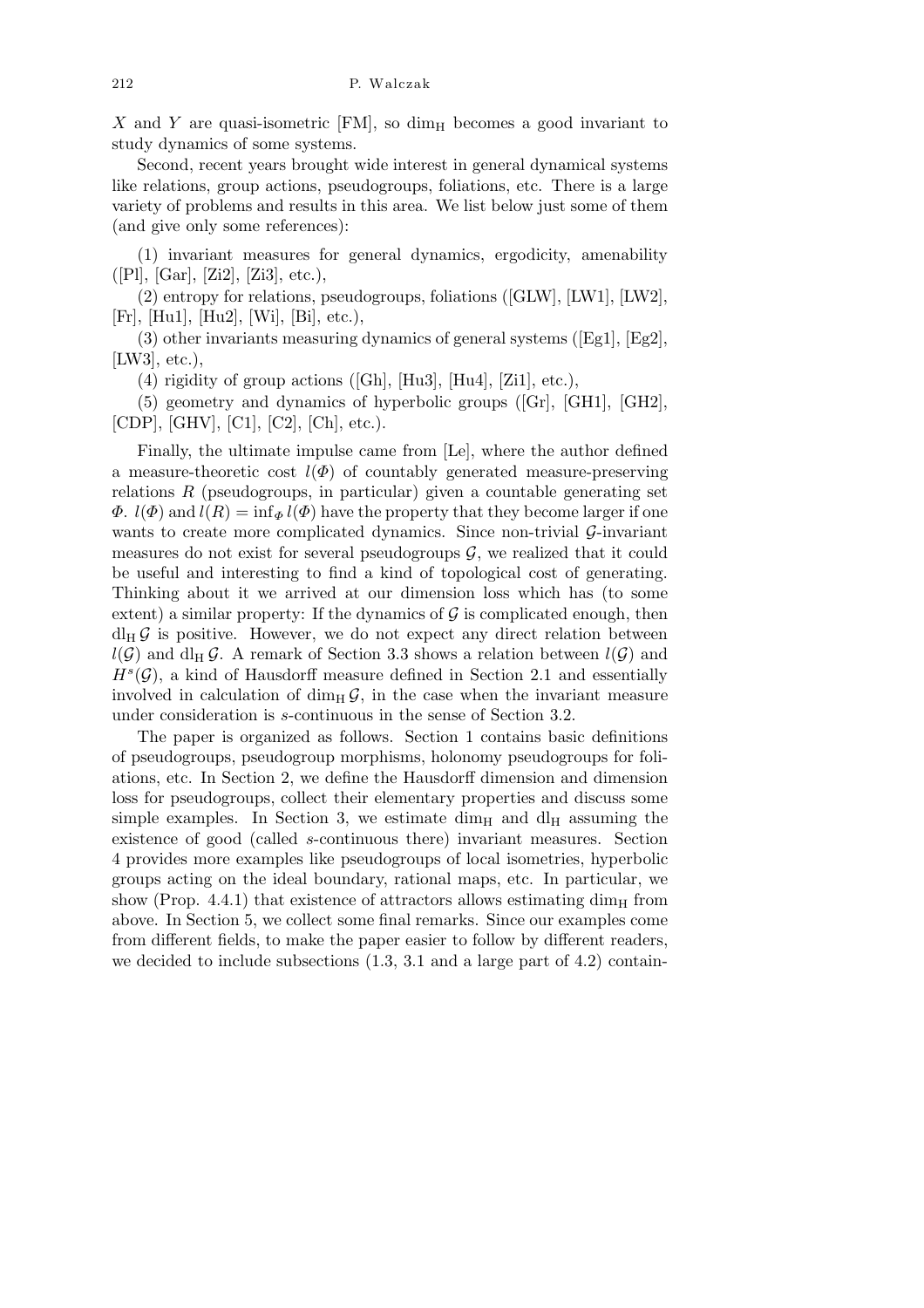ing some information about holonomy of foliations, invariant measures and hyperbolic groups.

#### 1. Pseudogroups

1.1. Basic definitions. Throughout this paper  $X$  is a compact metric space with the distance function  $\rho$ , and  $\mathcal G$  is a pseudogroup acting on X, i.e. a set of homeomorphisms  $g: D_q \to R_q$  between open subsets  $D_q$  and  $R<sub>q</sub>$  of X which is closed under composition, inversion, restriction to open subdomains and unions. More precisely,  $G$  satisfies the following conditions:

(i) if  $g, h \in \mathcal{G}$ , then  $g \circ h : h^{-1}(D_g) \to g(R_h)$  is in  $\mathcal{G}$ ,

(ii) if  $g \in \mathcal{G}$ , then  $g^{-1}: R_g \to D_g$  is in  $\mathcal{G}$ ,

(iii) if  $g \in \mathcal{G}$  and  $U \subset D_g$  is open, then  $g|U \in \mathcal{G}$ ,

(iv) if  $g: D_g \to R_g$  and U is an open cover of  $D_g$  such that  $g|U \in \mathcal{G}$  for any  $U \in \mathcal{U}$ , then  $g \in \mathcal{G}$ .

We shall also assume that

(v)  $\bigcup \{D_g : g \in \mathcal{G}\} = X$  so that  $\mathrm{id}_X \in \mathcal{G}$ .

If A is a set of homeomorphisms between open subsets of X and

(1.1.1) 
$$
\bigcup_{g\in A} (D_g \cup R_g) = X,
$$

then the smallest pseudogroup of local homeomorphisms of  $X$  which contains A exists, is said to be *generated* by A and will be denoted by  $\mathcal{G}(A)$ . It consists of all the maps  $g : D_g \to R_g$  such that for any  $x \in D_g$  there exist an open neighbourhood U of x, maps  $g_1, \ldots, g_n \in A$  and exponents  $e_1, \ldots, e_n \in {\pm 1}$  for which  $g = g_1^{e_1} \circ \ldots \circ g_n^{e_n}$  on  $D_g \cap U$ . If A is finite,  $A = \{g_1, \ldots, g_n\}$ , then we write  $\mathcal{G}(g_1, \ldots, g_n)$  instead of  $\mathcal{G}(A)$ . If  $\mathcal G$  is a pseudogroup and  $A \subset \mathcal{G}$ , then  $\mathcal{G}(A)$  is a subpseudogroup of  $\mathcal{G}$ .

A pseudogroup  $\mathcal G$  is *finitely generated* iff there exists a finite set A such that  $\mathcal{G} = \mathcal{G}(A)$ . Hereafter, all the pseudogroups are supposed to be finitely generated. A generating set A is symmetric iff  $id_X \in A$  and  $A = A^{-1}$  (i.e.,  $g^{-1} \in A$  whenever  $g \in A$ ). If G is finitely generated, then it admits a finite symmetric generating set.

Let  $\mathcal G$  and  $\mathcal H$  be pseudogroups of local homeomorphisms of compact metric spaces X and Y, respectively. A morphism  $\Phi : \mathcal{G} \to \mathcal{H}$  is a family  $\Phi$ of homeomorphisms  $\phi : D_{\phi} \to R_{\phi}$  between open sets  $D_{\phi} \subset X$  and  $R_{\phi} \subset Y$ for which

(vi)  $\bigcup \{D_{\phi} : \phi \in \Phi\} = X$  and

(vii)  $\phi_1 \circ g \circ \phi_2^{-1} \in \mathcal{H}$  for all  $\phi_1, \phi_2 \in \Phi$  and all  $g \in \mathcal{G}$ .

A morphism  $\Phi$  is an *isomorphism* if  $\Phi^{-1} = {\phi^{-1} : \phi \in \Phi}$  occurs to be a morphism between  $H$  and  $G$ . In this case,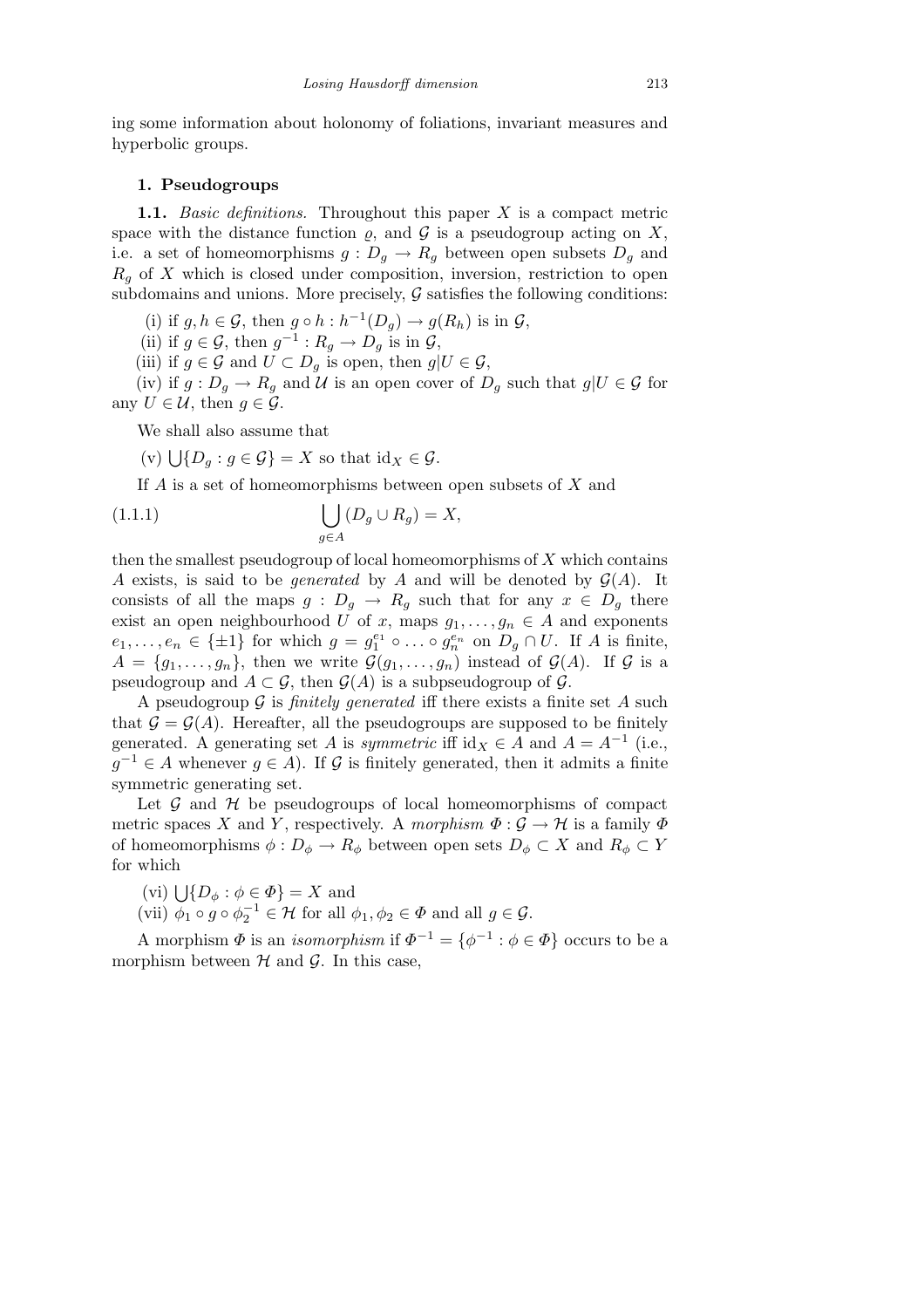(viii)  $\bigcup \{ R_{\phi} : \phi \in \Phi \} = Y.$ 

Enlarging a morphism  $\Phi$  as defined above we can obtain a larger family  $\widetilde{\Phi}$ closed under unions and such that

(ix)  $h \circ \phi \circ q \in \widetilde{\Phi}$  whenever  $q \in \mathcal{G}$ ,  $h \in \mathcal{H}$  and  $\phi \in \widetilde{\Phi}$ .

The smallest  $\widetilde{\Phi}$  like this will also satisfy conditions (vi) and (vii) and will become a pseudogroup morphism in the sense of Haefliger [Ha]. In this situation, we say that  $\Phi$  is *generated* by  $\Phi$ . We assume that all our morphisms are finitely generated.

In this paper, we work with Lipschitz and locally Lipschitz maps: We assume that our pseudogroups and morphisms are generated by Lipschitz maps and, therefore, consist of locally Lipschitz ones. Of course, the elements of a pseudogroup (or of a morphism) are not uniformly Lipschitz: the Lipschitz constants of different maps are different.

**1.2.** Generating pseudogroups. Let  $A_0 = \{g_1, \ldots, g_N\}$  be any finite set generating a pseudogroup  $\mathcal{G}$ . Put

$$
(1.2.1) \t A = \{g_{i_1,\ldots,i_m}|U:U \in \mathcal{U}_{i_1,\ldots,i_m}, i_1,\ldots,i_m \leq N, m \leq m_0\},\
$$

where  $g_{i_1,\dots,i_m}: D_{i_1,\dots,i_m} \to R_{i_1,\dots,i_m}$  denotes the composition  $g_{i_1} \circ \dots \circ g_{i_m}$ and  $\mathcal{U}_{i_1,\dots,i_m}$  is a finite (possibly empty) family of open subsets of  $D_{i_1,\dots,i_m}$ .

The set A generates G if for any  $i = 1, ..., N$  and any  $x \in D_i$  there exist a map  $g_{i_1,\dots,i_m}$  and an open neighbourhood V of x such that  $g_i =$  $(g_{i,i_1,...,i_m}|U') \circ (g_{i_1,...,i_m}|U)^{-1}$  on V for some  $U \in \mathcal{U}_{i_1,...,i_m}$  and  $U' \in \mathcal{U}_{i,i_1,...,i_m}$ . This happens when, for any  $i$ ,

(1.2.2) 
$$
\bigcup_{I} \bigcup_{U \in \mathcal{U}_I} \bigcup_{U' \in \mathcal{U}_{i,I}} g_I(U \cap U') = D_i,
$$

where I denotes a multiindex  $(i_1, \ldots, i_m)$ . (The condition (1.2.2) is not necessary for A to generate  $\mathcal G$  since, in general, the maps  $g_i$  can be obtained by composing elements of  $A_0$  in different ways. However, it is useful when calculating (or estimating) the Hausdorff dimension of  $\mathcal{G}$ .)

In particular, if  $f : X \to X$  is a homeomorphism,  $\mathcal{G} = \mathcal{G}(f)$  and

$$
(1.2.3) \t A = \{ f^m | U : U \in \mathcal{U}_m, \ m = 0, \pm 1, \dots, \pm m_0 \},
$$

where  $\mathcal{U}_m$  are, as before, finite families of open subsets of X, and

(1.2.4) 
$$
\bigcup_{m} \bigcup_{U \in \mathcal{U}_m} \bigcup_{U' \in \mathcal{U}_{m+1}} f^m(U \cap U') = X,
$$

then A generates  $\mathcal{G}(f)$ . In fact, in this situation any point  $x \in X$  has an open neighbourhood V such that  $f|V = (f^{m+1}|U') \circ (f^m|U)^{-1}|V$  for some  $m \in \mathbb{Z}$ , some  $U \in \mathcal{U}_m$  and some  $U' \in \mathcal{U}_{m+1}$  such that  $x \in f^m(U \cap U')$  and  $|m| < m_0$ .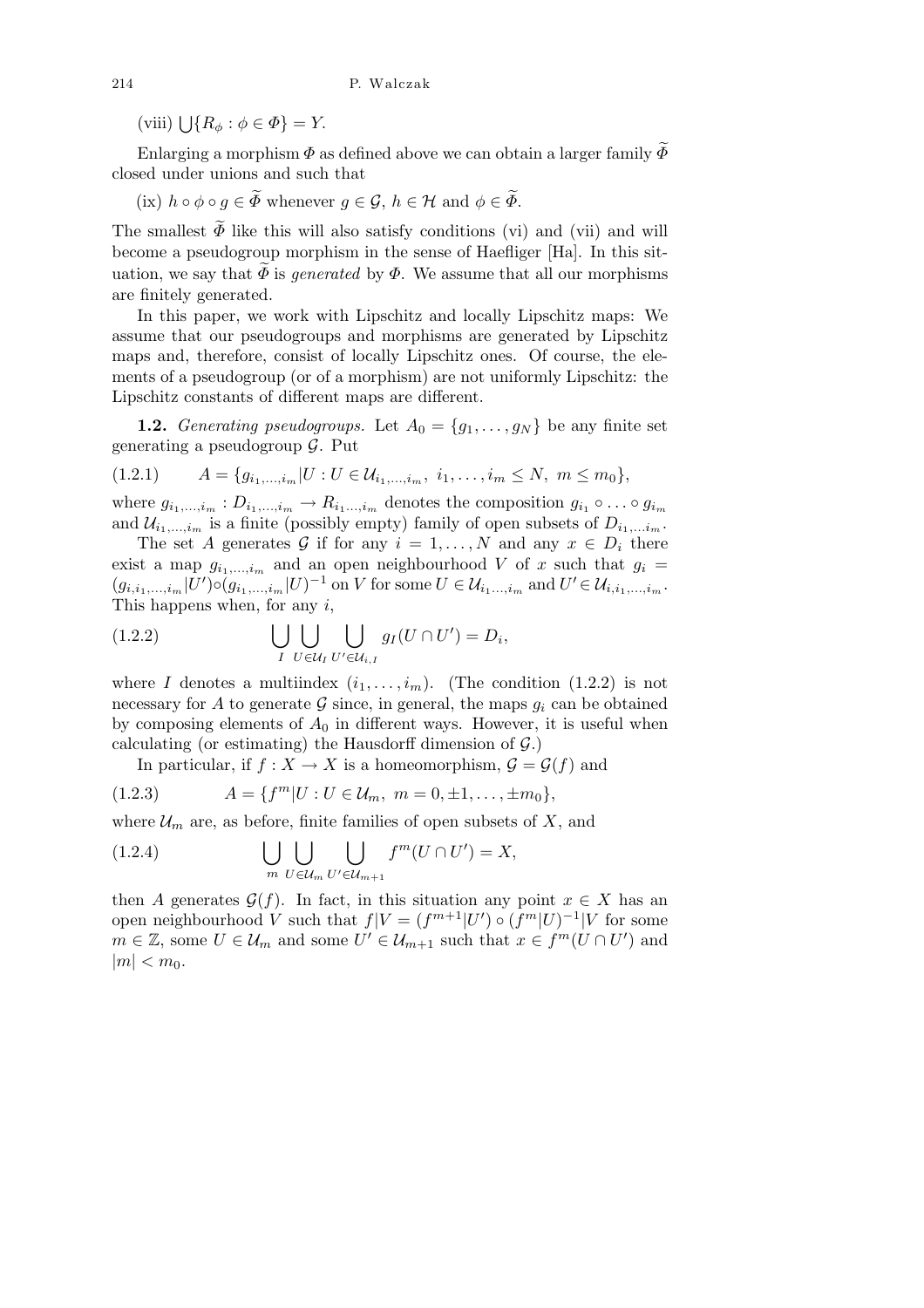Similarly, if  $f: X \to X$  is a local homeomorphism, then the pseudogroup  $\mathcal{G}(f)$  generated by all the maps of the form  $f|U$ , where  $U \subset X$  is open and  $f|U$  is one-to-one, is generated by the set A defined by  $(1.2.3)$  and satisfying (1.2.4) provided that the maps  $f^m|U$  are one-to-one for all  $U \in \mathcal{U}_m$ ,  $m \in \mathbb{Z}$ .

**1.3.** Holonomy pseudogroups. The basic example we have in mind while thinking about pseudogroups is the holonomy pseudogroup  $H$  of a foliation  $\mathcal F$  of a connected compact manifold  $M$ . (The reader not familiar with foliations should consult [CL], [Go], [HH] or [Ta].)

To construct H we cover M with a finite family of charts  $U_1, \ldots, U_N$ distinguished by  $\mathcal F$  and satisfying the following condition: any plaque  $P \subset$  $U_i$  intersects at most one plaque  $Q \subset U_j$ ,  $i, j = 1, \ldots, N$ . (A cover like this is called nice [HH]. Nice covers always exist.) Let  $\widetilde{T}_i = U_i/(\mathcal{F}|U_i)$  be the space of plaques of  $U_i$ . Without loosing generality, we may assume that the plaques are relatively compact in  $M$ ,  $T_i$  is homeomorphic (diffeomorphic of class C<sup>r</sup> if F is C<sup>r</sup>-differentiable,  $r \geq 1$ ) to an open ball  $B^q(0, 1 + \eta) \subset \mathbb{R}^q$ ,  $q = \text{codim } \mathcal{F}, \eta > 0$ , and that the plaques corresponding to the points of the closed ball  $\overline{B}^q(0,1)$  form compact spaces  $T_i$  with the following property: every leaf L of F intersects the disjoint union  $T = \bigsqcup_i T_i$  (i.e., every leaf L contains a plaque  $P \in T_i$  for some i). The compact space T (becoming a C<sup>r</sup>-manifold with boundary if F is C<sup>r</sup>-differentiable,  $r \geq 1$ ) is called a complete transversal of F.

If  $U_i \cap U_j \neq \emptyset$ , then one has the *holonomy homeomorphism*  $h_{ij} : D_{ij} \rightarrow$  $R_{ij}$  between open sets  $D_{ij} \subset T_i$  and  $R_{ij} \subset T_j$  which maps a plaque  $P \in T_i$  to the unique plaque  $Q \in T_j$  such that  $P \cap Q \neq \emptyset$  (if one exists). Then  $\mathcal{H} = \mathcal{H}_T$ is the pseudogroup of local homeomorphisms of  $T$  generated by the maps  $h_{ij}, i, j = 1, \ldots, N$ . If  $\mathcal F$  is C<sup>r</sup>-differentiable,  $r \geq 1$ , then  $\mathcal H$  consists of local  $C^r$ -diffeomorphisms of  $T$ .

It is well known that the holonomy pseudogroups  $\mathcal{H}_T$  and  $\mathcal{H}_{T'}$  of  $\mathcal F$ corresponding to two different complete transversals  $T$  and  $T'$  are isomorphic ([Go], p. 76). In fact, if  $T \sqcup T'$  is a complete transversal, then the holonomy maps  $h_{ij'}$  corresponding to components  $T_i \subset T$  and  $T_{j'} \subset T'$  (whenever defined) form a morphism  $\Phi_{TT'} : \mathcal{H}_T \to \mathcal{H}_{T'}$ . It is an isomorphism since  $\Phi_{T'T}$  is its inverse. The general case can be reduced to that discussed above by considering another transversal  $T''$  corresponding to a nice covering subordinated to nice coverings defining  $T$  and  $T'$ .

A complete transversal  $T$  has no metric structure a priori. However, any Riemannian metric  $\langle \cdot, \cdot \rangle$  on M provides M with the Riemannian distance function  $\varrho$ . The latter induces the Hausdorff distance function  $\varrho_i$  in  $T_i$ . Without loosing generality, we may assume that  $\text{diam}(T_i, \varrho_i) \leq 1$  for any i. The distance function  $\rho_T$  on T can be defined by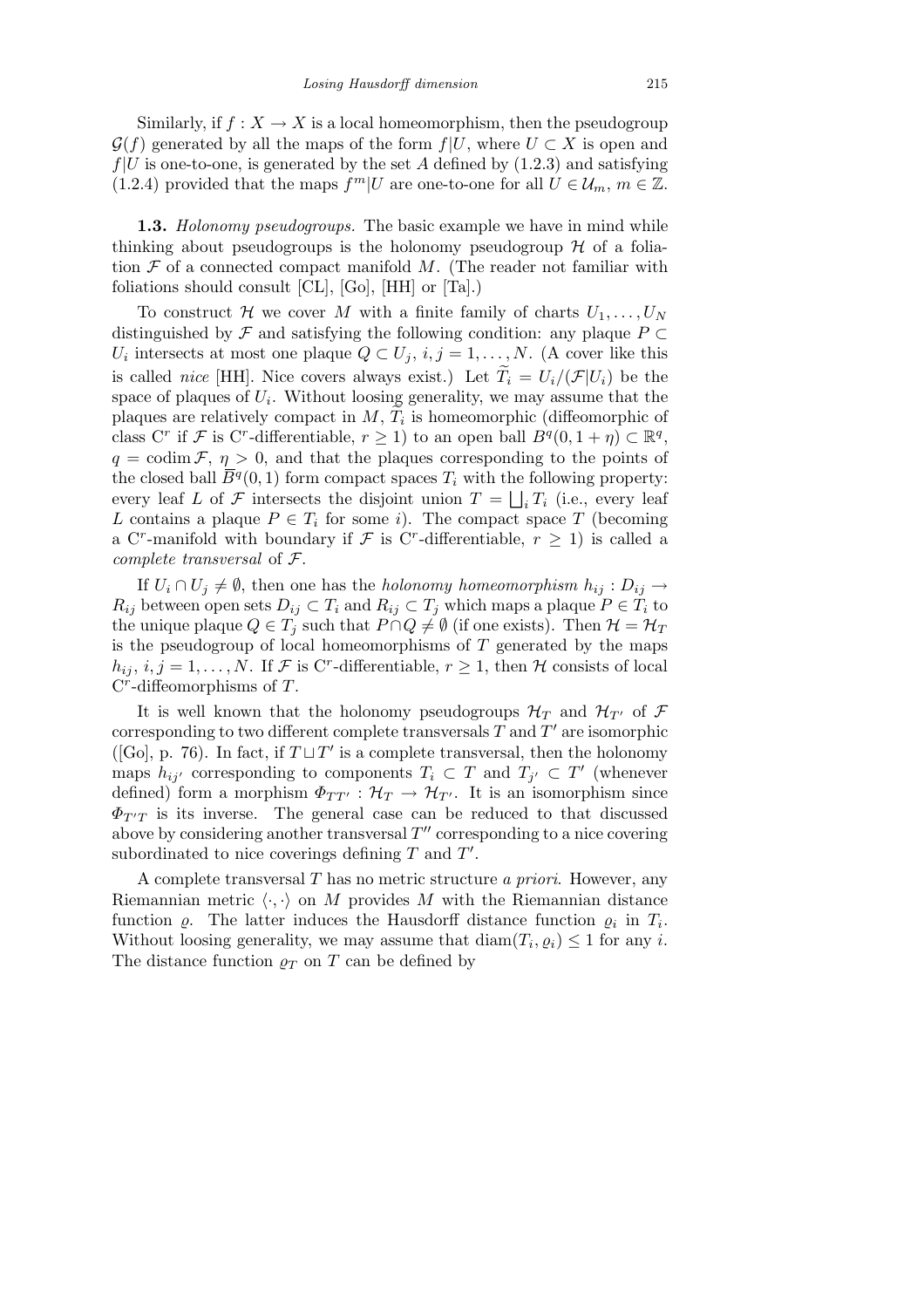216 P. Walczak

(1.3.1) 
$$
\varrho_T(x,y) = \begin{cases} \varrho_i(x,y) & \text{when } x,y \in T_i, \ i = 1,\dots,N, \\ 1 & \text{otherwise.} \end{cases}
$$

If F is C<sup>r</sup>-differentiable and  $r \geq 1$ , then T can be considered as a  $C<sup>r</sup>$ -submanifold of M transverse to  $\mathcal{F}$ . In this case, a Riemannian structure on M induces a Riemannian metric on T. The latter provides the components of  $T$  with distance functions, denoted by  $\varrho_i$  again, which could be used to define the distance function  $\rho_T$  on T by (1.3.1).

Since M is compact, any two metric spaces  $(T, \varrho_T)$  and  $(T, \varrho'_T)$  with the distance functions obtained from two Riemannian structures on M are quasi-isometric: there exists a constant  $c \geq 1$  such that for all x and y in T,

(1.3.2) 
$$
c^{-1} \varrho_T(x, y) \le \varrho'_T(x, y) \le c \varrho_T(x, y).
$$

Moreover, if  $T'$  is another transversal equipped with a distance function  $\varrho'_{T'}$ , then all the maps  $h_{ij'}$  generating the morphism  $\Phi_{TT'}$  are uniformly Lipschitz: there exists a constant  $c_1 \geq 1$  such that

$$
(1.3.3) \t c_1^{-1} \varrho_T(x, y) \le \varrho'_{T'}(h_{ij'}(x), h_{ij'}(y)) \le c_1 \varrho_T(x, y)
$$

for all  $x, y \in D_{ij'}$  and all i and j.

Similarly, holonomy pseudogroups can be defined for laminations  $\mathcal{L}$ , i.e. compact (more generally, separable and locally compact) metrizable spaces X equipped with open covers  $\mathcal U$  and distinguished charts  $\phi$  which map homeomorphically  $U \in \mathcal{U}$  onto  $D \times T$ , D being an open subset of  $\mathbb{R}^k$  $(k = \dim \mathcal{L})$ , and satisfy the following condition: if  $U, U' \in \mathcal{U}$  overlap, and  $\phi$  and  $\phi'$  are the corresponding charts, then

(1.3.4) 
$$
\phi' \circ \phi^{-1}(x,t) = (f(x,t), h(t))
$$

for all  $(x,t) \in \phi(U \cap U') \subset D \times T$ . Usually some smoothness conditions are required. The typical assumption is that f has all partial x-derivatives and all of them should be continuous on  $\phi(U \cap U')$  [Ca].

Closed saturated subsets of foliated manifolds provide a class of examples of laminations. Other examples appear in [Su].

The following shows that there is a large class of pseudogroups which can be realized as holonomy of some foliations or laminations.

EXAMPLES 1. If  $\Gamma$  is a finitely generated group of diffeomorphisms of a compact manifold  $T$ ,  $N$  is a compact manifold with the fundamental group  $\pi_1(N)$  isomorphic to  $\Gamma$ , then any isomorphism  $h : \pi_1(N) \to \Gamma$  provides us with a foliation  $\mathcal{F}_h$ , the suspension of h, of the manifold  $M = (\tilde{N} \times T)/\Gamma$ , where  $\tilde{N}$  is the universal covering space of N. This foliation is induced by the canonical projection  $\pi : \overline{N} \times T \to M$  from  $\mathcal{F} = \{N \times \{t\} : t \in T\}.$ The holonomy pseudogroup of  $\mathcal{F}_h$  is isomorphic to  $\mathcal{G}(A)$ , A being a finite set generating  $\Gamma$ .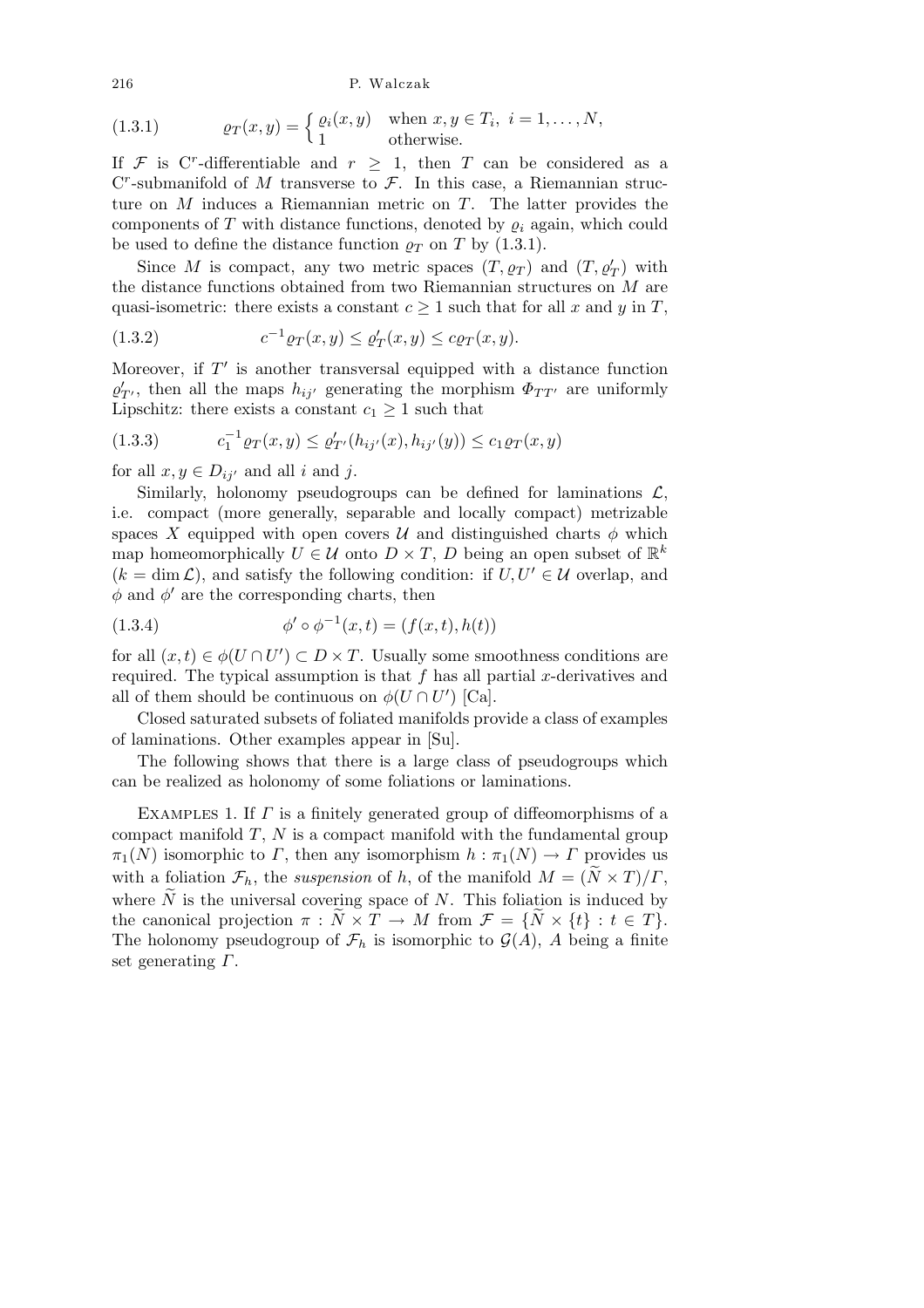2. A pseudogroup G acting on the interval  $I = [0, 1]$  is said to be *Markov* [CC] if it admits a finite set A of generators which satisfy the following conditions: for any  $q, q' \in A$ ,

- (i) if  $R_g \cap R_{g'} \neq \emptyset$ , then  $g = g'$ ,
- (ii) either  $R_g \subset D_{g'}$  or  $R_g \cap D_{g'} = \emptyset$ .

It is known [In] that any Markov pseudogroup of C<sup>2</sup>-diffeomorphisms is isomorphic to the holonomy pseudogroup of a codim-1 foliation restricted to a neighbourhood of an exceptional minimal set.

#### 2. Hausdorff dimension and dimension loss

**2.1.** Definitions. Let  $\mathcal G$  be a finitely generated pseudogroup acting on a compact metric space X. For any  $\varepsilon > 0$  let  $\mathcal{A}(\varepsilon) = \mathcal{A}_{\mathcal{G}}(\varepsilon)$  be the family of all finite sets A generating G such that  $\dim D_g \leq \varepsilon$  for all  $g \in A$ . Since X is compact,  $\mathcal{A}(\varepsilon) \neq \emptyset$  for any  $\varepsilon$ .

Fix  $s > 0$  and let

(2.1.1) 
$$
H_{\varepsilon}^{s}(\mathcal{G}) = \inf\{H_{s}(A) : A \in \mathcal{A}(\varepsilon)\},
$$

where

(2.1.2) 
$$
H_s(A) = \sum_{g \in A} (\text{diam } D_g)^s.
$$

Obviously,  $H^s_{\varepsilon}(\mathcal{G}) \geq H^s_{\varepsilon'}(\mathcal{G})$  whenever  $0 < \varepsilon \leq \varepsilon'$ . Therefore, we may put  $(2.1.3)$  $(\mathcal{G}) = \lim_{\varepsilon \to 0} H_{\varepsilon}^{s}(\mathcal{G}) = \sup_{\varepsilon > 0}$ ε>0  $H^s_{\varepsilon}(\mathcal{G}).$ 

From (2.1.1) through (2.1.3) it follows immediately that  $H^{s_1}(\mathcal{G}) = \infty$  and  $H^{s_3}(\mathcal{G}) = 0$  if  $s_1 < s_2 < s_3$  and  $0 < H^{s_2}(\mathcal{G}) < \infty$ . Therefore, the Hausdorff dimension dim<sub>H</sub>  $\mathcal{G}$  can be defined by

(2.1.4) 
$$
\dim_{\text{H}} \mathcal{G} = \inf \{ s > 0 : H^s(\mathcal{G}) = 0 \} = \sup \{ s > 0 : H^s(\mathcal{G}) = \infty \}
$$

with the obvious convention when  $H^{s}(\mathcal{G}) = 0$  (or  $\infty$ ) for all  $s > 0$ .

Note that the Hausdorff dimension dim<sub>H</sub> X of X equals dim<sub>H</sub>( $\mathcal{G}(\text{id}_X)$ ), so we write  $H^s_{\varepsilon}(X)$  and  $H^s(X)$  instead of  $H^s_{\varepsilon}(\mathcal{G}(\mathrm{id}_X))$  and  $H^s(\mathcal{G}(\mathrm{id}_X)),$ respectively. Also, for any finite open covering U of X we write  $H_s(\mathcal{U})$  in place of  $H_s({\rm id}_U:U\in\mathcal{U})$ .

The equality dim<sub>H</sub>  $\mathcal{G} = \dim_H X$  does not hold in general but we have the following.

**2.1.1.** PROPOSITION.  $\dim_H \mathcal{G} \leq \dim_H X$  for any pseudogroup  $\mathcal{G}$  acting on X.

P r o o f. Fix any  $s > \dim_{\text{H}} X$ ,  $\varepsilon > 0$  and  $\eta > 0$ , and take any finite set  $A_0 = \{g_1, \ldots, g_N\}$  generating G. For any  $i = 1, \ldots, N$  take a finite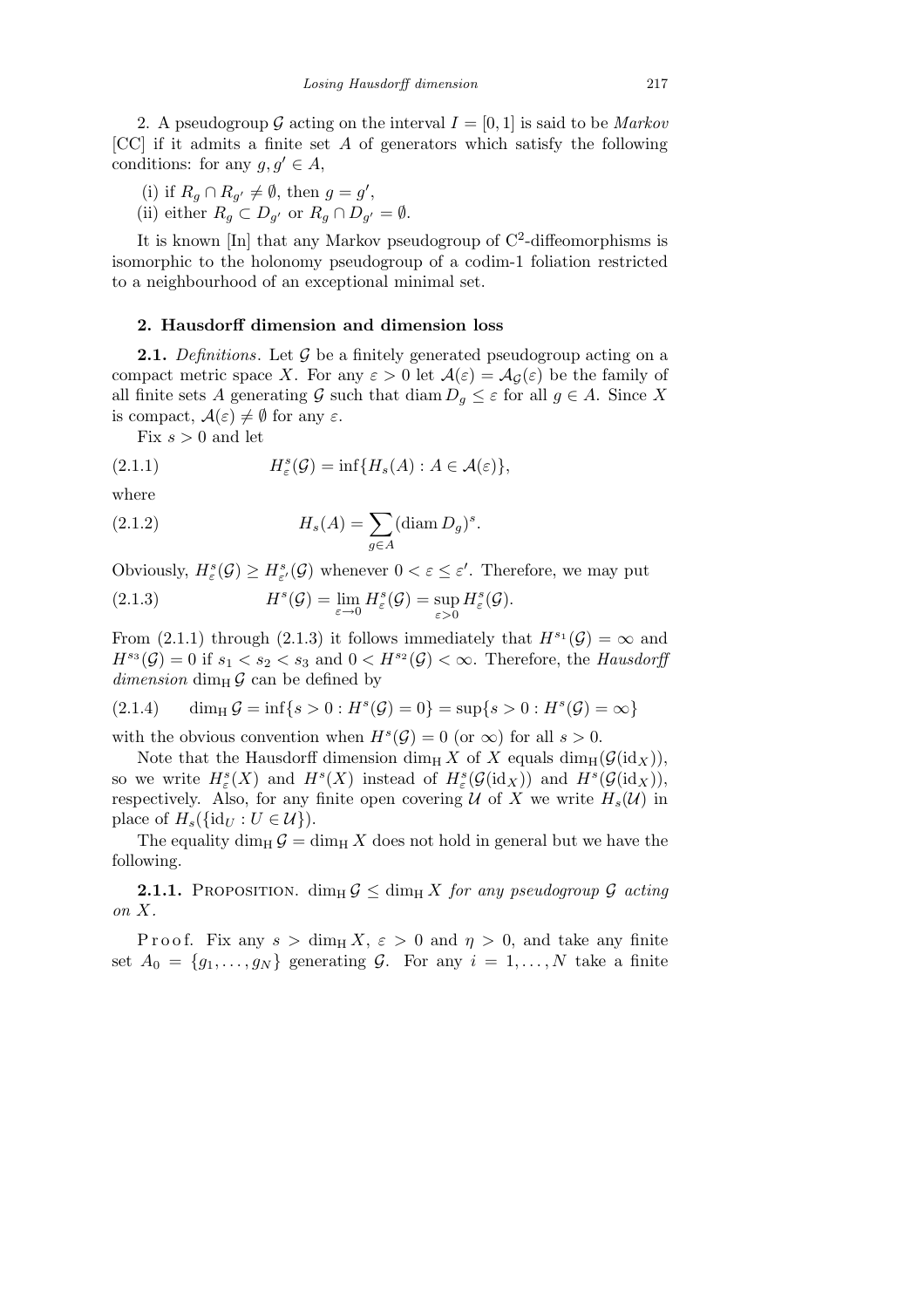open covering  $\mathcal{U}_i$  of X such that  $\text{diam}\,\mathcal{U}_i \leq \varepsilon$  and  $H_s(\mathcal{U}_i) < \eta/2^i$ . Let  $A = \{g_i | U : U \in \mathcal{U}_i, i = 1, 2, \ldots\}$ . Obviously,  $A \in \mathcal{A}_{\mathcal{G}}(\varepsilon)$  and

$$
H_s(A) \le \sum_i H_s(\mathcal{U}_i) \le \sum_i \eta/2^i \le \eta.
$$

Therefore,  $H_{\varepsilon}^{s}(\mathcal{G})=0$  for all  $\varepsilon$  and  $H^{s}(\mathcal{G})=0$ .

The above proposition shows that

(2.1.5) 
$$
\mathrm{d}\mathrm{l}_{\mathrm{H}}\,\mathcal{G}=\mathrm{dim}_{\mathrm{H}}\,X-\mathrm{dim}_{\mathrm{H}}\,\mathcal{G}
$$

is always non-negative. This difference will be called the dimension loss of the pseudogroup  $\mathcal{G}$ .

**2.2.** First examples. 1. If  $\mathcal{G} = \mathcal{G}(\Gamma)$ , where  $\Gamma = \{f_1, \ldots, f_m\}$  is a finite group of Lipschitz homeomorphisms of X, then  $dl_H\mathcal{G}=0$ . In fact, if  $A = \{f_k | U : U \in \mathcal{U}_k, k = 1, \ldots, m\} \in \mathcal{A}_{\mathcal{G}}(\varepsilon)$  (since  $\Gamma$  is finite, we do not lose generality by considering generating sets of this form only!), then the sets  $f_i(U)$   $(U \in \mathcal{U}_k, j, k = 0, 1, \ldots, m-1)$  cover X and

$$
H_s(A) = \sum_{k=1}^m H_s(\mathcal{U}_k) \ge \frac{1}{mK^s} \sum_{j,k=1}^m \sum_{U \in \mathcal{U}_k} (\text{diam } f_j(U))^s \ge \frac{1}{mK^s} H^s_{K\varepsilon}(X),
$$

where K is the maximum of Lipschitz constants for  $f_1, \ldots, f_m$ . Consequently,

$$
H^s_{\varepsilon}(\mathcal{G}) \ge \frac{1}{mK^s} H^s_{K\varepsilon}(X), \quad H^s(\mathcal{G}) \ge \frac{1}{mK^s} H^s(X)
$$

and finally dim<sub>H</sub>  $\mathcal{G} \ge \dim_H X$ .

2. If  $\mathcal{G} = \mathcal{G}(f)$ , where  $f: S^1 \to S^1$ ,  $f(z) = z^2$ , then  $\mathcal{A}_{\mathcal{G}}(\varepsilon)$  contains a generating set A consisting of 8 maps. In fact, if  $U = \{z \in S^1 : |\arg z|$  $\varepsilon/2$ , m is the smallest natural number for which  $f^m(U) = S^1$  and  $\varepsilon'$  is small enough, then the set  $A = \{f^{m+1}|U_i, f^m|U_i : i = 1, ..., 4\}$  with  $U_j =$  ${z : (j-3)\varepsilon/4 - \varepsilon' < \arg z < (j-2)\varepsilon/4 + \varepsilon'}$  generates  $\mathcal{G}$ . Consequently,

$$
H_{\varepsilon}^{s}(\mathcal{G}) \le 4\varepsilon^{s} \quad \text{and} \quad H^{s}(\mathcal{G}) = 0
$$

for any  $s > 0$ . It follows that  $\dim_H \mathcal{G} = 0$  and  $\dim_H \mathcal{G} = 1$ . (U is split into four pieces to have the maps of the family A invertible.)

3. Let  $K = \bigcup_j f_j(K)$  be a compact invariant set for a finite system  $f =$  $\{f_1, \ldots, f_m\}$  of similarities  $f_j : \mathbb{R}^N \to \mathbb{R}^N$  with ratio  $r_j$ ,  $0 < r_j < 1$ . For any  $\varepsilon > 0$  there exists  $n \in \mathbb{N}$  such that  $\text{diam } f_j^n(K) < \varepsilon$  for  $j = 1, \ldots, m$ . Let  $A =$  $\{(f_j^n|K)^{-1},(f_j^{n+1}|K)^{-1}:j=1,\ldots,m\}$ . Then A generates the pseudogroup  $\mathcal{G} = \mathcal{G}(f_1 | K, \dots, f_m | K)$  (in fact,  $f_j | K = (f_j^n | K)^{-1} \circ ((f_j^{n+1} | K)^{-1})^{-1})$  and

$$
\sum_{g \in A} (\operatorname{diam} D_g)^s \le 2m\varepsilon^s,
$$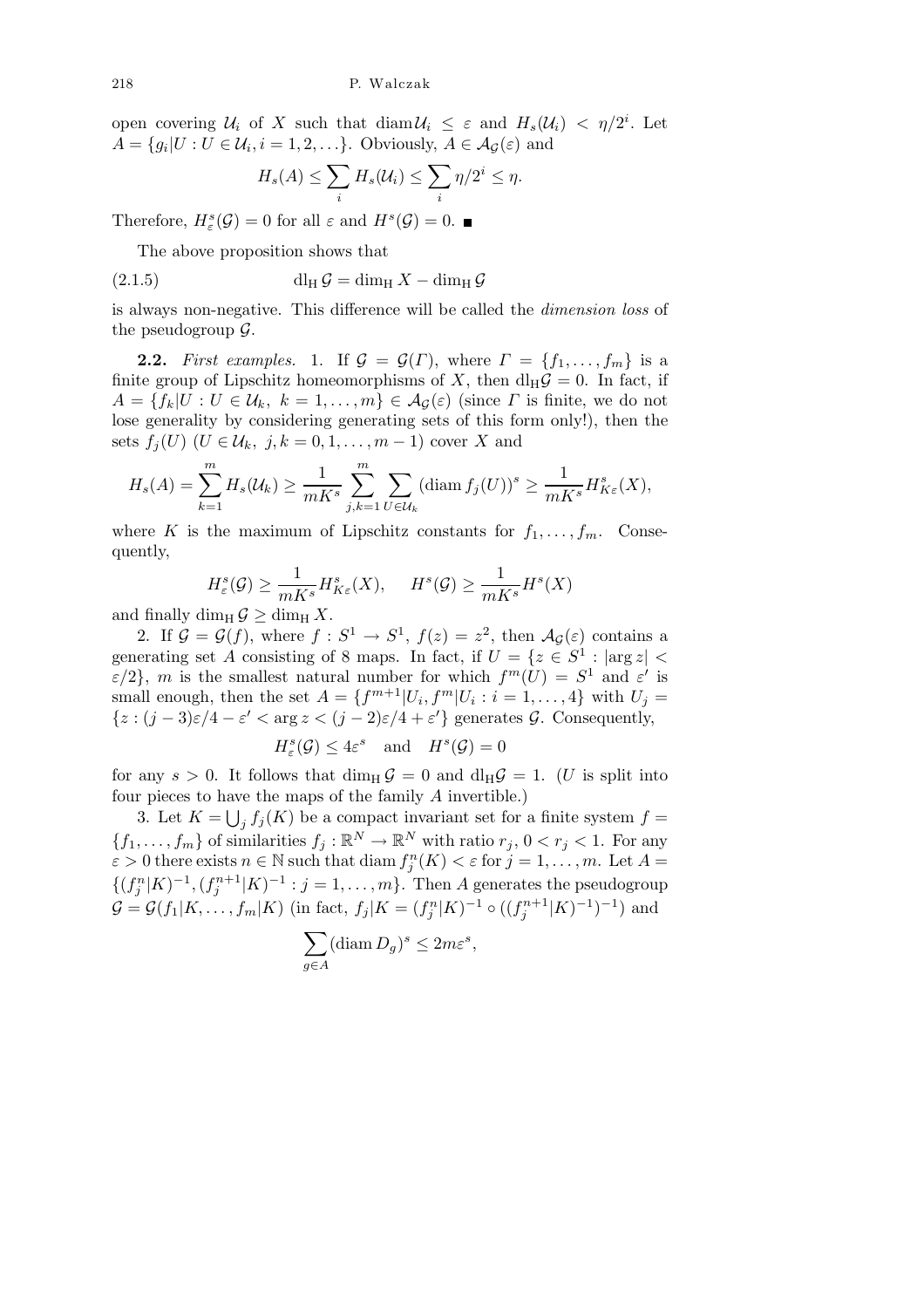so  $H^s(\mathcal{G}) = 0$  for all  $s > 0$ . Therefore,  $\dim_H \mathcal{G} = 0$  and  $\dim_H \mathcal{G} = \dim_H K$ . If K and f satisfy Marion's open set condition [Ma], then  $dl_H G = \dim_h f$ , where dim<sub>h</sub> f denotes the similarity dimension of the system f, i.e. the unique exponent s for which  $\sum_j r_j^s = 1$ .

In general, calculating Hausdorff dimensions of Cartesian products can be difficult (see [Fa], Chapter 7, for some results and examples concerning subsets of  $\mathbb{R}^n$ ) but some pseudogroups  $\mathcal G$  acting on spaces Z for which  $0 <$  $d_H G < \dim_H Z$  can be produced from the above examples by acting on Cartesian products (or finite quotients of Cartesian products).

4. Let  $X \subset \mathbb{R}^n$  be compact,  $Y = S^1$ ,  $Z = X \times Y$  and  $\mathcal{G} = \mathcal{G}(\mathrm{id}_X \times f)$ , where  $f(z) = z^2$  as in Example 2. If  $A = \{ id_U \times (f|V) : U \in \mathcal{U}, V \in \mathcal{V} \}$ generates G, then U covers X and  $\text{diam}(U \times V) \ge \text{diam} U$ . Therefore,

$$
H_{\varepsilon}^{s}(\mathcal{G})\geq H_{\varepsilon}^{s}(\mathcal{G}(\text{id}_{X}))
$$

for all s and  $\varepsilon$ . On the other hand, the argument similar to that of Example 2 above shows that

$$
H_{\varepsilon}^{s}(\mathcal{G}) \leq 8c^{s}H_{\varepsilon}^{s}(\mathcal{G}(\mathrm{id}_{X})),
$$

where c is a constant which depends only on the choice of a metric  $\rho$  on Z  $(c=1 \text{ when } \varrho((x,y),(x',y')) = \max\{\varrho_X(x,x'),\varrho_Y(y,y')\}, \varrho_X \text{ and } \varrho_Y \text{ being}$ the distance functions on  $X$  and  $Y$ , respectively). The inequalities above imply that

$$
\dim_{\mathrm{H}} \mathcal{G} = \dim_{\mathrm{H}} \mathcal{G}(\mathrm{id}_X) = \dim_{\mathrm{H}} X.
$$

Since  $Y = S^1$  is sufficiently regular, we have ([Fa], Corollary 7.4)

$$
0 < 1 = \mathrm{d}{\mathrm{l}}_{\mathrm{H}}\mathcal{G} < 1 + \mathrm{dim}_{\mathrm{H}}X = \mathrm{dim}_{\mathrm{H}}Z
$$

provided dim<sub>H</sub>  $X > 0$ .

2.3.1. *Morphisms*. In this subsection, we obtain relations between the Hausdorff dimensions of pseudogroups and subpseudogroups, and show how to define the transverse Hausdorff dimension and the dimension loss for foliations.

**2.3.1.** PROPOSITION. If  $\mathcal{G}'$  is a finitely generated subpseudogroup of a pseudogroup G, then

(2.3.1)  $\dim_{\text{H}} \mathcal{G}' \ge \dim_{\text{H}} \mathcal{G} \text{ and } \dim_{\text{H}} \mathcal{G}' \le \dim_{\text{H}} \mathcal{G}.$ 

P r o o f. Let  $A_0 = \{g_0, g_1, \ldots, g_N\}$ ,  $g_0 = \text{id}_X$ , be a symmetric generating set for  $\mathcal{G}$ . Let  $c \geq 1$  be a Lipschitz constant for all  $g_i$ 's:

$$
c^{-1}\varrho(x,y) \leq \varrho(g_i(x), g_i(y)) \leq c\varrho(x,y)
$$

for all  $i = 1, ..., N$  and  $x, y \in D_i = D_{g_i}$ .

Take any  $\varepsilon > 0$  and a finite generating set  $A' \in \mathcal{A}_{\mathcal{G}'}(\varepsilon)$ . Let

$$
A = \{g_i \circ h \circ g_j : h \in A', i, j = 1, \dots, N\}.
$$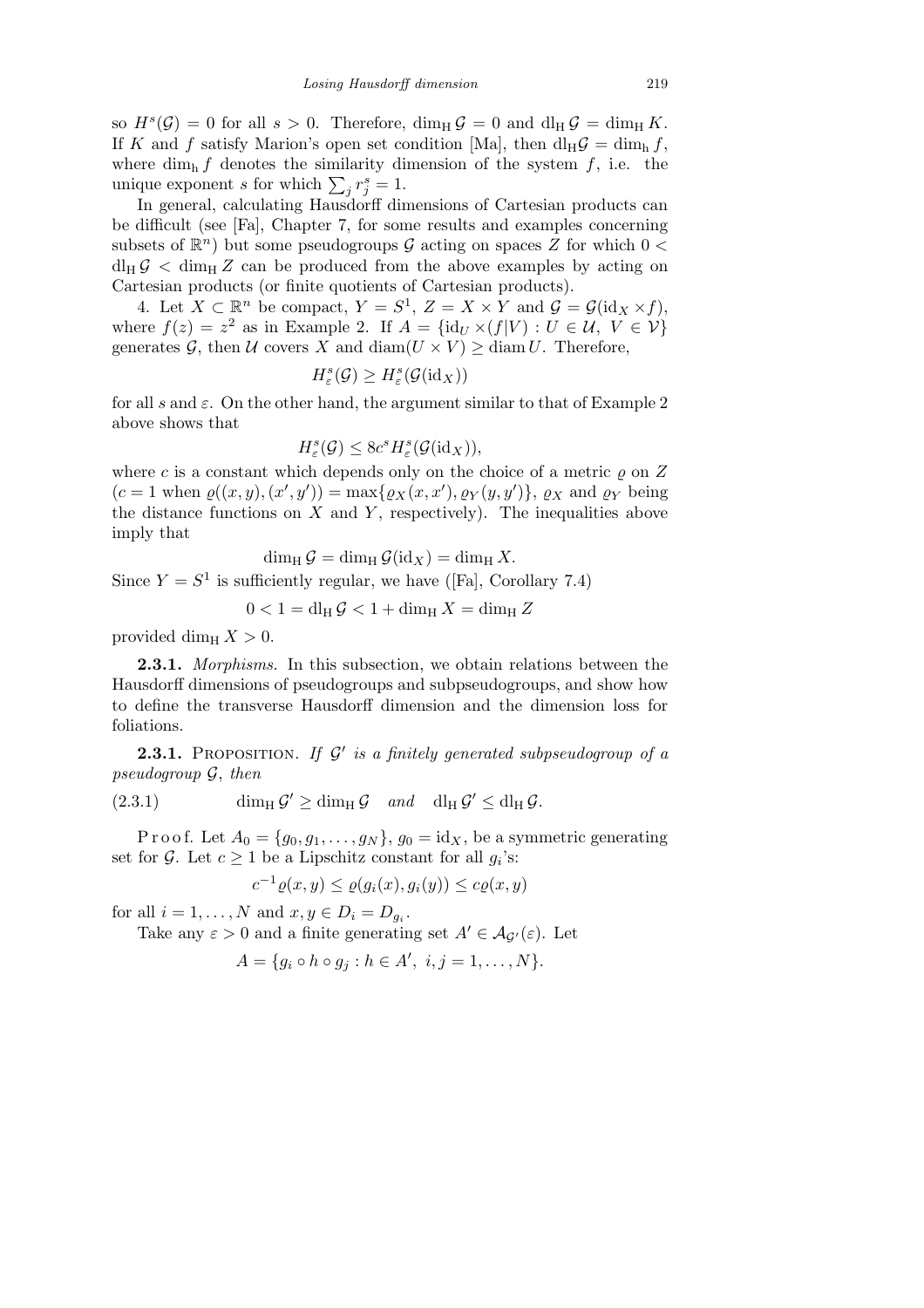Then A generates G. In fact, if  $x \in X$ , then there exist a neighbourhood V of x and elements  $h_1, \ldots, h_m$  of A' such that  $\mathrm{id}_V = h_1^{e_1} \circ \ldots \circ h_m^{e_m} | V$  for some  $e_1, \ldots, e_m \in \{\pm 1\}$ . (Obviously, one can take  $m = 2$  and  $h_2 = h_1^{-1}$ .) Let  $x_k = h_1^{e_1} \circ \dots \circ h_k^{e_k}(x)$  for  $k = 1, \dots, m-1$ . For any k find  $j_k \le N$  such that  $x_k \in D_{j_k}$ . For any  $j_0 \leq N$  the equality

$$
g_{j_0} = (g_{j_0} \circ h_1^{e_1} \circ g_{j_1}) \circ \dots \circ (g_{j_{m-1}}^{-1} \circ h_m^{e_m} \circ g_0)
$$

holds on a neighbourhood  $V' \subset V$  of x.

Moreover,  $D_{q_i \circ h \circ q_j} \subset g_j(D_h)$ , so diam  $D_{q_i \circ h \circ q_j} \leq \text{diam } g_j(D_h) \leq$ c diam  $D_h \leq c\varepsilon$ ,  $A \in \mathcal{A}_{\mathcal{G}}(c\varepsilon)$  and

$$
H_s(A) \le c^s N^2 H_s(A')
$$

for any  $s > 0$ . It follows that

$$
H_{c\varepsilon}^s(\mathcal{G}) \leq c^s N^2 H_{\varepsilon}^s(\mathcal{G}') \quad \text{and} \quad H^s(\mathcal{G}) \leq c^s N^2 H^s(\mathcal{G}').
$$

This ends the proof.  $\blacksquare$ 

**2.3.2.** PROPOSITION. If pseudogroups  $\mathcal{G}_i$  acting on  $X_i$ ,  $i = 1, 2$ , are isomorphic via  $\Phi = {\phi_1, \ldots, \phi_N}$ , where all the maps  $\phi_i$  are Lipschitz, then  $(2.3.2)$  dim<sub>H</sub>  $\mathcal{G}_1 = \dim_H \mathcal{G}_2$  and  $d_H \mathcal{G}_1 = d_H \mathcal{G}_2$ .

Proof. If  $A_1 \in \mathcal{A}_{\mathcal{G}_1}(\varepsilon)$ , then  $A_2 = \{ \phi_i \circ g \circ \phi_j^{-1} : g \in A_1, i, j \le N \} \in$  $\mathcal{A}_{\mathcal{G}_2}(c\varepsilon)$ , where c is a Lipschitz constant for all the maps  $\phi_i \in \Phi$ . Moreover,

$$
H_s(A_2) \le c^s N^2 H_s(A_1)
$$

so—as in the proof of Proposition 2.3.1—we have  $H^s(\mathcal{G}_2) \leq c^s N^2 H^s(\mathcal{G}_1)$  and  $\dim_{\text{H}} \mathcal{G}_2 \leq \dim_{\text{H}} \mathcal{G}_1$ . Of course, the converse inequality holds as well.

The second equality in (2.3.2) holds because the spaces  $X_1$  and  $X_2$  have the same Hausdorff dimension: For any  $i \leq N$ ,  $\dim_{\text{H}} D_{\phi_i} = \dim_{\text{H}} R_{\phi_i}$ ,  $X_1 =$ <br> $\Box D_{\phi_i}$  and  $X_2 = \Box R_{\phi_i}$ , so dim<sub>H</sub>  $X_1 = \max_i \dim_{\text{H}} D_{\phi_i} = \max_i \dim_{\text{H}} R_{\phi_i} =$  $i_L D_{\phi_i}$  and  $X_2 = \bigcup_i R_{\phi_i}$ , so dim<sub>H</sub>  $X_1 = \max_i \dim_H D_{\phi_i} = \max_i \dim_H R_{\phi_i} =$ dim<sub>H</sub>  $X_2$ .

**2.3.3.** COROLLARY. If T and T' are complete transversals of a  $C^1$ foliation F of a compact manifold M, then  $\dim_{\text{H}} \mathcal{H}_T = \dim_{\text{H}} \mathcal{H}_{T'}$  and  $dl_H$   $\mathcal{H}_T = dl_H$   $\mathcal{H}_{T'}$ .

Therefore, we can define the (transverse) Hausdorff dimension  $\dim_{\mathrm{H}}^\pitchfork \mathcal{F}$ and the dimension loss  $\text{d}\prod_{H}^{\uparrow} \mathcal{F}$  of a  $\text{C}^1$ -foliation  $\mathcal{F}$  as follows:

(2.3.3)  $\dim_H^{\pitchfork} \mathcal{F} = \dim_H \mathcal{H}_T$  and  $\dim_H^{\pitchfork} \mathcal{F} = \dim_H \mathcal{H}_T = \operatorname{codim} \mathcal{F} - \dim_H^{\pitchfork} \mathcal{F}$ , where  $T$  is any complete transversal of  $\mathcal{F}$ .

**2.3.4.** COROLLARY. If M' is a compact manifold and  $f : M' \to M$  is a  $C^1$ -map transverse to a  $C^1$ -foliation  $\mathcal F$  of a compact manifold M, then (2.3.4)  $\dim_H^{\hat{\mathfrak{m}}} \mathcal{F}' \geq \dim_H^{\hat{\mathfrak{m}}} \mathcal{F} \quad and \quad \dim_H^{\hat{\mathfrak{m}}} \mathcal{F}' \leq \dim_H^{\hat{\mathfrak{m}}} \mathcal{F},$ where  $\mathcal{F}'$  is the pullback of  $\mathcal F$  via f.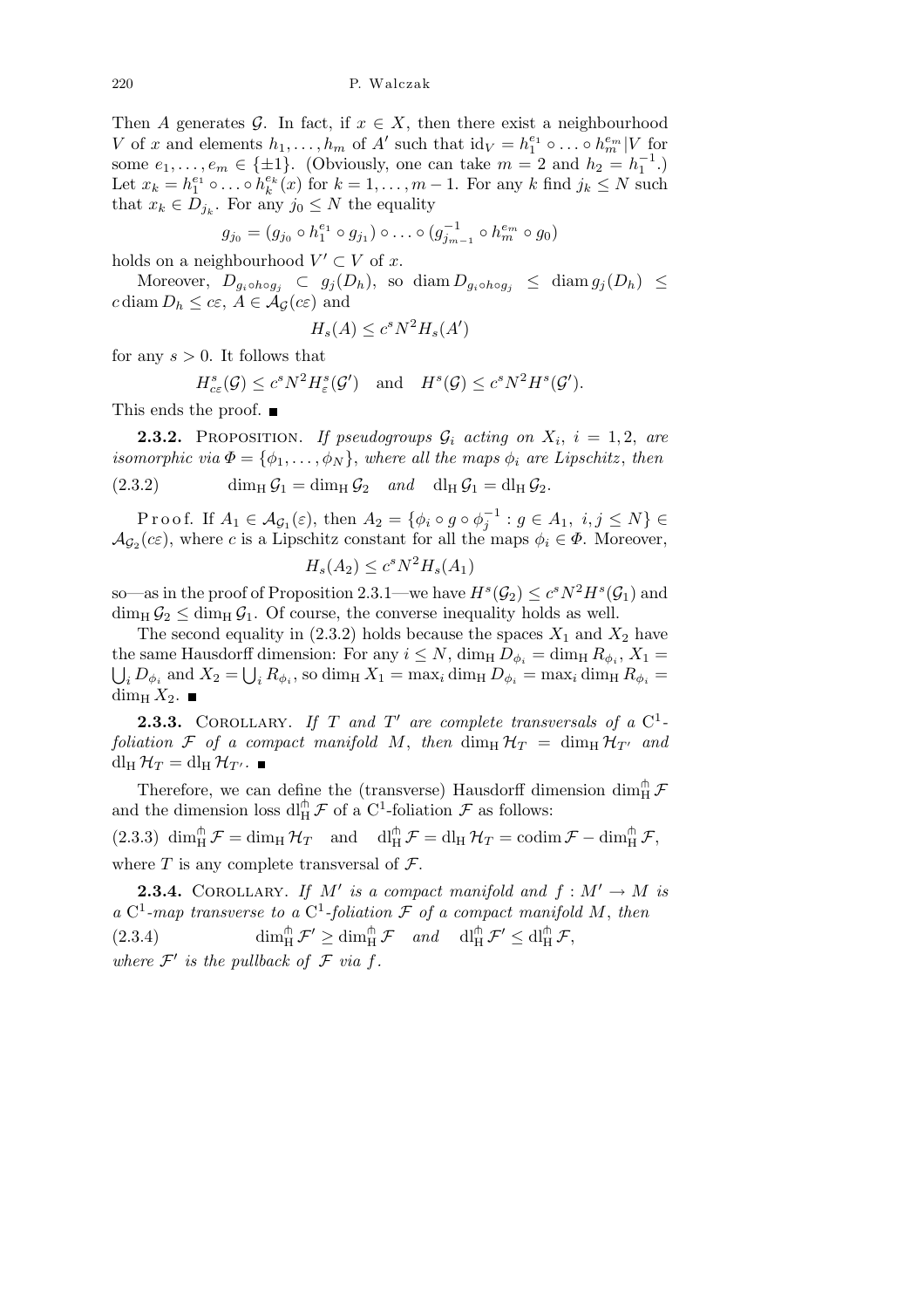Proof. We have codim  $\mathcal{F}' = \text{codim}\,\mathcal{F}$  and the holonomy pseudogroup of  $\mathcal{F}'$  is isomorphic to a subpseudogroup of the holonomy pseudogroup of  $\mathcal F$  $([Go], p. 76)$ .

EXAMPLES. 1. For the standard Reeb foliation  $\mathcal F$  of  $S^3$  ([Go], p. 36) one has dim  $_{\rm H}^{\uparrow}$   $\mathcal{F} = 0$  and dl<sub>H</sub>  $\mathcal{F} = 1$ . In fact, any arbitrarily short closed segment  $T = [-\eta, \eta]$  transverse to  $\mathcal F$  and intersecting the unique compact leaf  $T^2$  of F provides us with a complete transversal. The holonomy pseudogroup  $\mathcal{H}_T$ is generated by two maps  $h_+$  and  $h_-\,$  given by

$$
h_+(t) = \begin{cases} t, & t < 0, \\ \lambda(t), & t \ge 0, \end{cases} \quad h_-(t) = \begin{cases} \lambda(t), & t < 0, \\ t, & t \ge 0, \end{cases}
$$

where  $\lambda$  is a map contracting T to the point  $t_0 = 0$ . If  $\varepsilon > 0$  is arbitrarily small, then the maps  $h_+^{-m}|(-\varepsilon/2, \varepsilon/2), h_-^{-m}|(-\varepsilon/2, \varepsilon/2), h_+^{-(m+1)}|(-\varepsilon/2, \varepsilon/2)$ and  $h_{-}^{(m+1)}|(-\varepsilon/2, \varepsilon/2)$ , where  $m \in \mathbb{N}$  is large enough, generate  $\mathcal{H}_T$ , so  $H^s_{\varepsilon}(\mathcal{H}_T) \leq 4\varepsilon^s$  and  $H^s(\mathcal{H}_T) = 0$  for all  $s > 0$ .

2. The Hirsch foliation  $\mathcal{F}$  [Hi] is obtained from the foliation of the solid torus  $N = D^2 \times S^1 = \{(z, w) \in \mathbb{C}^2 : |z| \le 1 \text{ and } |w| = 1\}$  by the slices  $w = \text{const}$  in the following way: Map N into itself by  $f : (z, w) \mapsto (\frac{1}{2}w +$ 1  $\frac{1}{4}z, w^2$ ) and glue together (by the map  $f|\partial N$ ) the boundary components of  $\hat{N} \setminus \text{Int } f(N)$ . The leaves of F are obtained by gluing together suitable slices w = const. The holonomy pseudogroup H of F is isomorphic to  $\mathcal{G}(h)$ , where  $h: S^1 \to S^1$ ,  $h(z) = z^2$ . Therefore,  $\dim_H^{\mathfrak{m}} \mathcal{F} = 0$  and  $\dim_H^{\mathfrak{m}} \mathcal{F} = 1$ .

R e m a r k. In a separate paper [IW], T. Inaba and the author generalize the observations made above to prove (among other results) the following:

For any codimension-one non-minimal  $C^2$ -foliation  $\mathcal F$  one has

(2.3.5) 
$$
\dim_{\mathrm{H}}^{\mathrm{fh}} \mathcal{F} = \dim_{\mathrm{H}} (C \cap T),
$$

where  $T$  is a complete transversal and  $C$  the union of all the compact leaves of  $\mathcal F$ . If  $\mathcal F$  is minimal with non-trivial holonomy, then

$$
\dim_{\mathrm{H}}^{\pitchfork} \mathcal{F} = 0.
$$

There are examples of minimal codimension-one foliations without holonomy for which the transverse Hausdorff dimension is either 0 or 1. Also, there are examples showing that the above is not true for  $C<sup>1</sup>$ -foliations.

**2.4.** Invariant subspaces. If  $Y \subset X$  is closed and G-invariant, i.e.  $g(D_g \cap Y) \subset Y$  for any  $g \in \mathcal{G}$ , then the maps  $g|D_g \cap Y$ ,  $g \in \mathcal{G}$ , generate the pseudogroup  $\mathcal{G}|Y$  acting on Y. If  $A \subset \mathcal{G}$  generates  $\mathcal{G}$ , then  $A|Y = \{g|D_q \cap Y : g \in A\}$  generates  $\mathcal{G}|Y$ . Obviously, diam $(D_q \cap Y) \leq$  $\dim D_g$  for any g. The following is immediate.

**2.4.1.** PROPOSITION. For any closed G-invariant set  $Y \subset X$ ,  $(2.4.1)$  dim<sub>H</sub>  $\mathcal{G}|Y \leq \dim_H \mathcal{G}$ .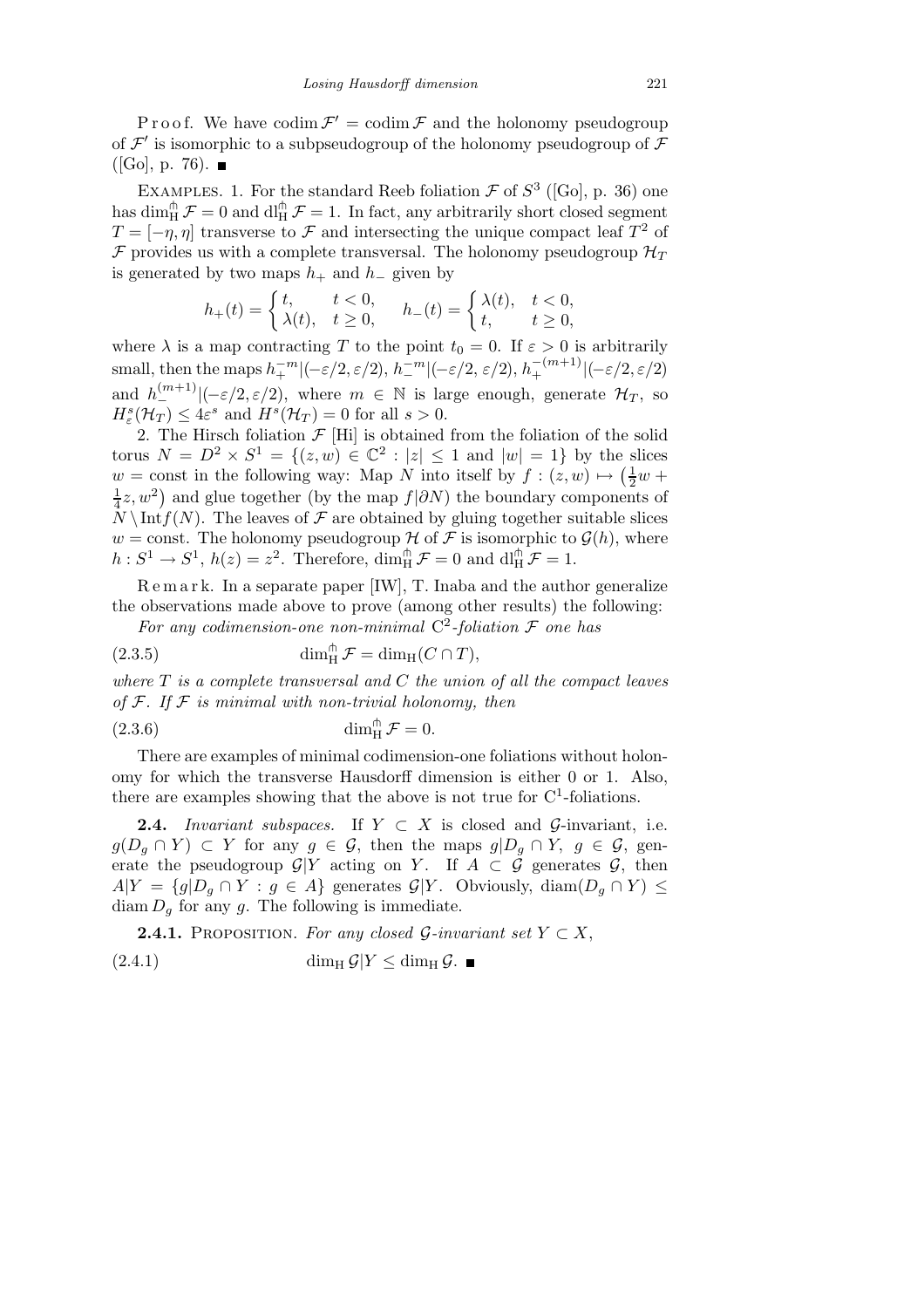Since also dim<sub>H</sub>  $Y \leq$  dim<sub>H</sub>  $X$ , one cannot expect any general relation between dl<sub>H</sub>  $\mathcal{G}$  and dl<sub>H</sub>  $\mathcal{G}|Y$ .

**2.4.2.** COROLLARY. If  $\mathcal{F}'$  is a subfoliation of a foliation  $\mathcal{F}$ , then (2.4.2)  $\dim_H^{\pitchfork} \mathcal{F}' \geq \dim_H^{\pitchfork} \mathcal{F}.$ 

Proof. If T and  $T'$ ,  $T \subset T'$ , are complete transversals for F and  $\mathcal{F}'$ , respectively, and  $H$  and  $H'$  are the corresponding holonomy pseudogroups, then  $\mathcal{H}'|T$  is a subpseudogroup of  $\mathcal{H}$ . Therefore, the result follows directly from Propositions 2.3.2 and 2.4.1 together with the definition (2.3.3) of the transverse Hausdorff dimension.

We say that Y has the *property of unique extension* (UEP) with respect to G whenever the equality  $g|Y \cap V = id$ , V being an open subset of X, implies that  $g = id$  on an open (in X) neighbourhood  $V'$  of  $Y \cap V$ .

**2.4.3.** PROPOSITION. If  $X = Y_1 \cup ... \cup Y_N$ , where all  $Y_i$ 's are closed  $\mathcal{G}\text{-}invariant and have UEP with respect to } \mathcal{G}, then$ 

(2.4.3) 
$$
\dim_{\mathrm{H}} \mathcal{G} = \sup_{i} \dim_{\mathrm{H}} \mathcal{G} | Y_{i}.
$$

Again, in spite of the equality

$$
\dim_{\mathrm{H}} X = \sup_{i} \dim_{\mathrm{H}} Y_i,
$$

one cannot expect  $\mathrm{d}_{\mathrm{H}} \mathcal{G}$  and  $\mathrm{sup}_{i} \mathrm{d}_{\mathrm{H}} \mathcal{G}|Y_i$  to be related in general.

P r o o f. The inequality " $>$ " in (2.4.3) follows immediately from (2.4.1). Let  $s > \sup_i \dim_H \mathcal{G}|Y_i, \varepsilon, \eta > 0$ . For any i,  $H^s_{\varepsilon}(\mathcal{G}|Y_i) = 0$ , so there are generating sets  $A_i \in \mathcal{A}_{\mathcal{G}|Y_i}(\varepsilon)$  for which  $H_s(A_i) < \eta$ . For any i and  $h \in A_i$  choose  $\widetilde{h} \in \mathcal{G}$  such that  $\widetilde{h}|Y_i = h$  and let  $\overline{h} = \widetilde{h}|D_h(\delta)$ , where  $\delta = \text{diam } D_h$  and  $Z(\delta) = \{x \in X : \varrho(z, Z) < \delta\}$  for any subset Z of X. Clearly, diam  $D_{\bar{h}} \leq 3 \operatorname{diam} D_h \leq 3\varepsilon$ .

Put

$$
A = \{\overline{h} : h \in A_i \text{ and } i = 1, \dots, N\}.
$$

Then A generates G. (More precisely,  $A \in \mathcal{A}_{\mathcal{G}}(3\varepsilon)$ .) In fact, if  $g \in \mathcal{G}$  and  $x \in D_g \cap Y_i$ , then  $g|Y_i \cap V = h_1^{e_1} \circ \dots \circ h_m^{e_m}|Y_i \cap V$ , where  $h_1, \dots, h_m \in A_i$ ,  $e_1 \ldots, e_m \in \{\pm 1\}$  and V is an open neighbourhood of x. From the UEP for  $Y_i$  it follows that  $g|V' = \overline{h}_1^{e_1} \circ \dots \circ \overline{h}_m^{e_m}|V'$  for another open neighbourhood  $V'$  of x.

Since

$$
H_s(A) \le 3^s \sum_{i=1}^{N} H_s(A_i) < 3^s N \eta,
$$

we have  $H_{3\varepsilon}^s(\mathcal{G}) = 0$  and  $H^s(\mathcal{G}) = 0$ . This proves the inequality " $\leq$ " in  $(2.4.3)$  and ends the proof of the proposition.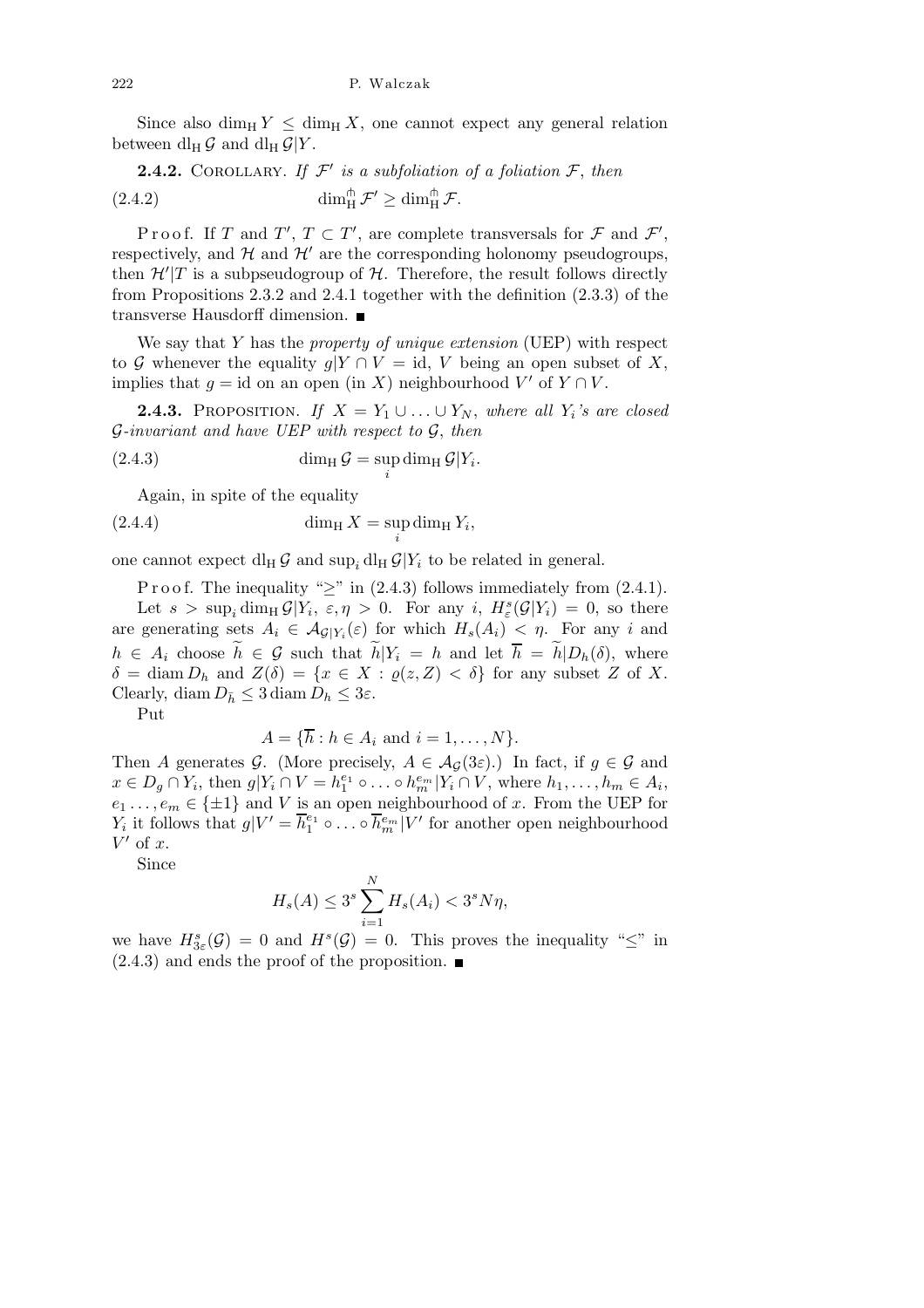Now, we exhibit a pseudogroup  $\mathcal G$  for which both dim<sub>H</sub>  $\mathcal G$  and dl<sub>H</sub>  $\mathcal G$  are positive and irrational. A pseudogroup like this could be called fractal.

EXAMPLE. Let  $X = [0, 1], Y \subset X$  be the standard (1/3)-Cantor set and  $Y \setminus X = \bigcup_m I_m$ ,  $I_m$  being the gaps of Y. Define  $f : X \to X$  by

$$
f(x) = \begin{cases} x & \text{for } x \in Y, \\ h_m^{-1}(h_m(x)^2) & \text{for } x \in I_m, \end{cases}
$$

where  $h_m$  is the unique increasing linear map of  $I_m$  onto  $(0, 1)$ . The map f is a homeomorphism, so it generates a pseudogroup  $\mathcal{G} = \mathcal{G}(f)$ . Since Y is G-invariant and  $\mathcal{G}|Y = \mathcal{G}(\text{id}_Y)$ ,

 $\dim_{\rm H} \mathcal{G} \ge \dim_{\rm H}(\mathcal{G}|Y) = \dim_{\rm H} Y = \log 2/\log 3.$ 

On the other hand, given  $\varepsilon = 3^{-k}$  and  $s > 0$ , the number of gaps  $I_m$ of length  $\geq \varepsilon$  equals  $2^{k-1}$  and for each of them one can find four maps defined on domains of diameter less than  $(\varepsilon/2^{k-1})^{1/s}$  and generating  $\mathcal{G}|\overline{I}_m$ (compare Example 2 of Section 2.2). Removing all such gaps we remain with  $2^k$  closed intervals  $K_i$  of length  $\varepsilon$ . The set  $A = \{f | K_i : i = 1, ..., 2^k\}$ generates  $\mathcal{G} | \bigcup_i K_i$ . It follows that

$$
H_{\varepsilon}^{s}(\mathcal{G}) \le 2^{k} \varepsilon^{s} + 4\varepsilon \to 0 \quad \text{as } k \to \infty
$$

for all  $s > \log 2/\log 3$ . Therefore,  $\dim_H \mathcal{G} \leq \log 2/\log 3$  and finally,

$$
\dim_{\mathrm{H}} \mathcal{G} = \log 2 / \log 3 \quad \text{and} \quad \mathrm{d} l_{\mathrm{H}} \mathcal{G} = 1 - \log 2 / \log 3.
$$

Clearly, given  $r \in (0, 1)$ , one can modify the example to create a pseudogroup G on [0,1] (or on  $S^1$ ) with  $\mathrm{d}_{\mathrm{H}}\,\mathcal{G}=r$ . Also, it is not difficult to make this example C<sup>∞</sup>-differentiable.

### 3. Invariant measures

**3.1.** Some existence results. Given a pseudogroup  $G$  acting on a compact space X,  $\mathcal{M}(X, \mathcal{G})$  denotes the space of all  $\mathcal{G}$ -invariant Borel probability measures on X. So, if  $\mu \in \mathcal{M}(X,\mathcal{G})$ ,  $g \in \mathcal{G}$  and  $A \subset D_g$  is a Borel set, then  $\mu(g(A)) = \mu(A)$ . If  $\mathcal{H} = \mathcal{H}_T$  is the holonomy pseudogroup of a foliation F, then members of  $\mathcal{M}(T, \mathcal{H}_T)$  are called transverse invariant measures (in the sense of Plante [Pl]). If  $f : X \to X$ , then  $\mathcal{M}(X, f)$  denotes the set of all Borel probability measures on  $X$  which are  $f$ -invariant in the sense that  $\mu(f^{-1}A) = \mu(A)$  for any  $A \subset X$ .

If  $f : X \to X$  is a homeomorphism, then, by the classical Krylov– Bogolyubov Theorem ([Wa], p. 152), the space  $\mathcal{M}(X, \mathcal{G}(f)) = \mathcal{M}(X, f)$  is non-empty, compact and convex in  $\mathcal{M}(X)$ , the space of all Borel probability measures on X. In fact,  $\mathcal{M}(X, f) \neq \emptyset$  for any continuous transformation f of X, but  $\mathcal{M}(X, \mathcal{G}(f)) \nsubseteq \mathcal{M}(X, f)$  for some local homeomorphisms  $f : X \to X$ .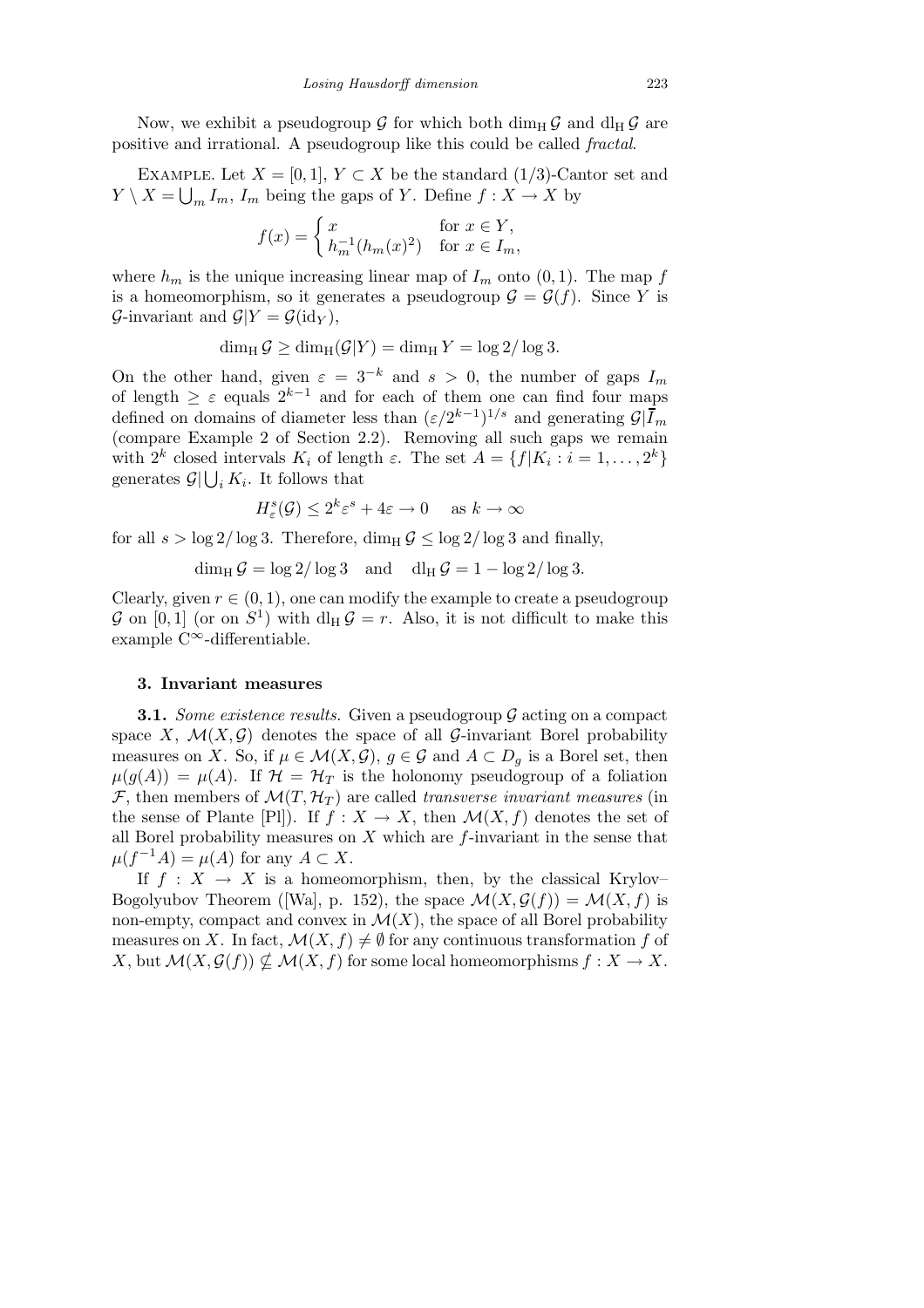In general, the space  $\mathcal{M}(X,\mathcal{G})$  may be empty. In [Pl], we can find the following condition sufficient for  $G$  to admit non-trivial invariant measures.

Given a finite symmetric generating set  $A \subset \mathcal{G}$  (and  $x \in X$ ) let  $N(n, A) =$  $\#\{g_1 \circ \ldots \circ g_n : g_i \in A\} \ (N(n, x, A) = \#\{g(x) : g = g_1 \circ \ldots \circ g_n, \ g_i \in A\}).$ Then  $\mathcal G$  has non-exponential growth  $(at x)$  whenever

$$
\liminf_{n \to \infty} \frac{1}{n} \log N(n, A) = 0 \quad \left( \liminf_{n \to \infty} \frac{1}{n} \log N(n, x, A) = 0 \right).
$$

If  $G$  has non-exponential growth (at a point x), then there exists  $\mu \in \mathcal{M}(X,\mathcal{G})$  (supported in the closure of  $\mathcal{G}(x)$ , the G-orbit of x).

Another result of this sort can be found in [GLW]:

If the geometric entropy  $h(\mathcal{F})$  of a foliation  $\mathcal F$  vanishes, then  $\mathcal M(X,\mathcal H)$  $\neq \emptyset$ , H being the holonomy pseudogroup of F.

Recall that  $h(\mathcal{F})$  is defined (up to a positive factor) as the entropy  $h(\mathcal{H})$ of its holonomy pseudogroup  $H$  generated by the collection  $\mathcal{H}_1$  of the holonomy maps corresponding to the overlapping charts of a fixed nice covering  $\mathcal{U}$ , and

$$
h(\mathcal{H}) = \lim_{\varepsilon \to 0} \limsup_{n \to \infty} \frac{1}{n} \log N(n, \varepsilon),
$$

where  $N(n,\varepsilon)$  is the maximal cardinality of  $(n,\varepsilon)$ -separated subsets Y of T, the complete transversal of  $\mathcal F$  determined by  $\mathcal U$ ; a set Y is said to be  $(n, \varepsilon)$ -separated whenever for any distinct points x and y of Y, there exist  $g_1, \ldots, g_n \in \mathcal{H}_1$  such that  $\varrho(g(x), g(y)) \geq \varepsilon$  for  $g = g_1 \circ \ldots \circ g_n$ . Although  $h(\mathcal{F})$  depends on the choice of a Riemannian structure on M, its vanishing does not.  $h(\mathcal{F}) = 0$  iff  $\mathcal F$  has non-exponential expansion growth in the sense of  $|Eg1|$ .

**3.2.** s-continuous measures. Fix  $s \geq 0$ . A Borel probability measure  $\mu$ on a compact metric space  $X$  is said to be s-continuous if there exist positive constants c and  $\varepsilon_0$  such that

$$
(3.2.1) \quad \mu(A) \le c(\text{diam } A)^s
$$

for any Borel set  $A \subset X$  with diam  $A \leq \varepsilon_0$ . Clearly, all measures are 0-continuous, and an s-continuous measure is  $s'$ -continuous for any  $s' < s$ . The smallest upper bound of the set of all the exponents s satisfying  $(3.2.1)$ could be considered as the Hausdorff dimension dim<sub>H</sub>  $\mu$  of the measure  $\mu$ . Obviously, measures with positive Hausdorff dimension have no atoms.

EXAMPLES. 1. The Lebesgue measure  $\lambda$  on  $\mathbb{R}^n$  is *n*-continuous and has  $\dim_{\mathrm{H}} \lambda = n.$ 

2. A smooth measure  $\mu = fdV$ , where dV is the volume form and  $f \in$  $L^{\infty}(M)$ , on a compact oriented Riemannian manifold M is n-continuous,  $n = \dim M$ . In fact, since M is compact, it has bounded geometry and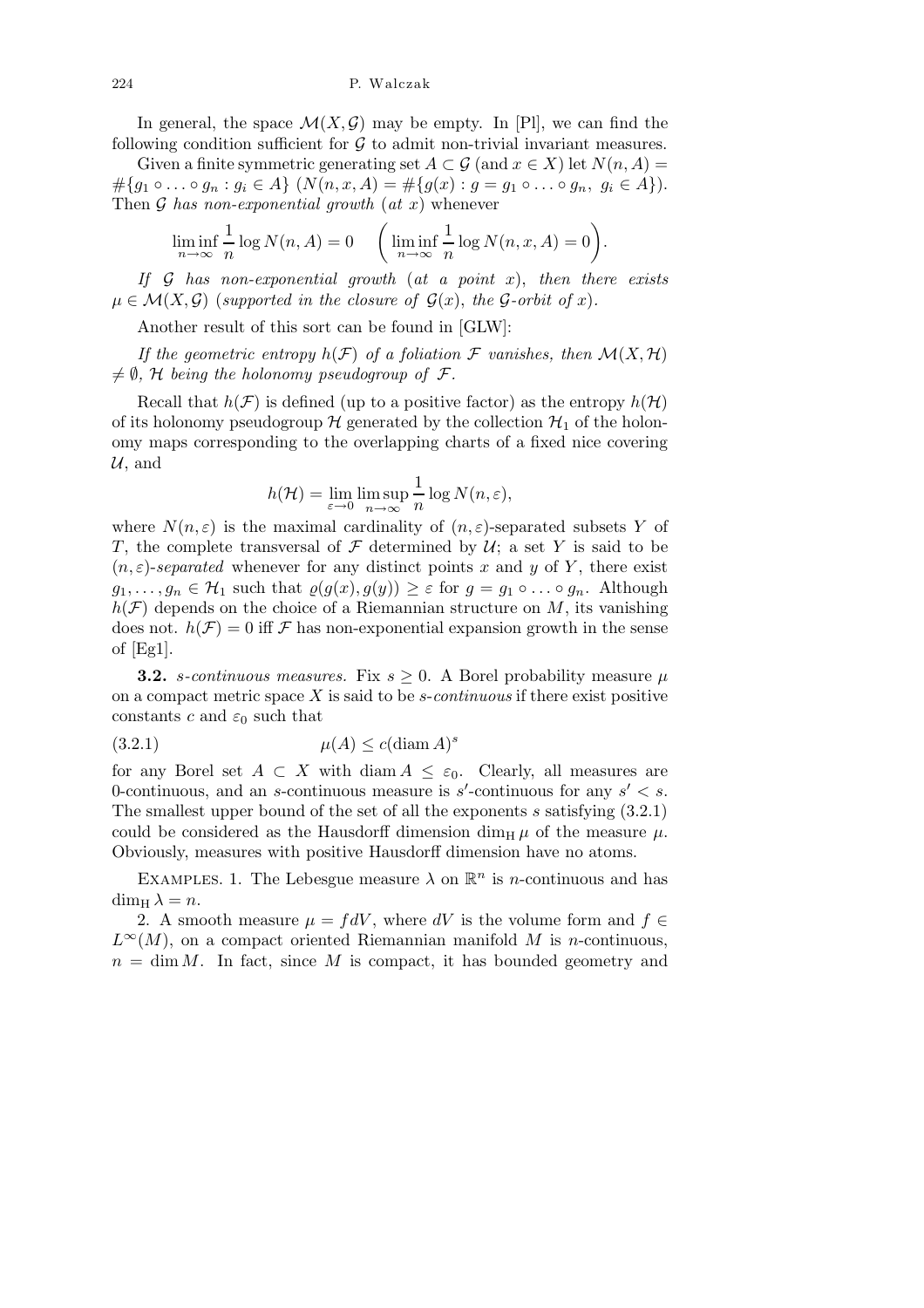there exists  $a > 0$  such that  $Vol B(x,r) \leq ar^n$  for all  $x \in M$  and  $r > 0$ . Therefore, if  $A \subset M$ ,  $r = \text{diam } A$  and  $x_0 \in A$ , then  $A \subset B(x_0, r)$  and

$$
\mu(A) = \int_A f dV \le \int_{B(x_0,r)} f dV \le ||f||_{\infty} ar^n,
$$

so the inequality (3.2.1) holds with  $s=n$  and  $c=a||f||_{\infty}$ . Again, dim<sub>H</sub>  $\mu=n$ .

3. If  $X = X_1 \times X_2$  and  $\mu = \mu_1 \times \mu_2$ , where  $\mu_i$  is a Borel probability measure on  $X_i$ ,  $i = 1, 2$ , and  $\mu_1$  is  $s_1$ -continuous then  $\mu$  is  $s_1$ -continuous as well. In fact, if  $Y \subset X$  is a Borel set and  $Y_x = \{w \in X_1 : (w, x) \in Y\},\$  $x \in X_2$ , then

$$
\mu(Y) = \int_{X_2} \mu_1(Y_x) d\mu_2(x) \le c \int_{X_2} (\text{diam}\, Y_x)^{s_1} d\mu_2(x) \le c (\text{diam}\, Y)^{s_1}
$$

for a suitable constant c.

In the same way, if both  $\mu_i$ 's are (respectively)  $s_i$ -continuous, then  $\mu$  is  $(s_1 + s_2)$ -continuous.

4. Let  $X = \{0, 1, \ldots, k-1\}^{\mathbb{Z}}, k > 1, \varrho(x, y) = \sum_{n=-\infty}^{\infty} 2^{-|n|} |x_n - y_n|,$ when  $x = (x_n)$  and  $y = (y_n)$ , and  $\tau : X \to X$  be the two-sided Bernoulli shift,  $\tau((x_n)) = (y_n)$  with  $y_n = x_{n+1}$  for all  $n \in \mathbb{Z}$ . Let  $\mu$  be the unique  $\tau$ -invariant measure with maximal entropy:  $\mu([x_j, \ldots, x_{j+m-1}]) = k^{-m}$ , where  $j \in \mathbb{Z}$ ,  $m \in \mathbb{N}$  and  $[x_j, \ldots, x_{j+m-1}]$  is the "rectangle" consisting of all the sequences  $y = (y_n)$  for which  $y_j = x_j, \ldots, y_{j+m-1} = x_{j+m-1}$ . It is easy to see that  $\mu$  is s-continuous with  $s = \dim_{\mathrm{H}}(X, \rho) = 2 \log k / \log 2$ .

Note that the situation is quite different for the one-sided shift  $\tau_0 : Y \to Y$  $Y, Y = \{0, 1, \ldots, k-1\}^{\mathbb{N}},$  the distance function  $\varrho_0$  and the  $\tau_0$ -invariant measure  $\mu_0$  defined analogously to  $\rho$  and  $\mu$  above. Here,  $\mu_0$  is  $\tau_0$ -invariant in the sense that  $\mu_0(\tau_0^{-1}A) = \mu_0(A)$  for all A but it is not  $\mathcal{G}(\tau_0)$ -invariant:  $\tau_0([x_1]) = Y$  for any  $x_1 \in \{0, 1, \ldots, k-1\}$ , so  $\mu_0(\tau_0[x_1]) \neq \mu_0([x_1])$ . Moreover,  $\mathcal{G}(\tau_0)$  is equivalent to the pseudogroup generated by a system of k similarities, so  $dl_H \mathcal{G}(\tau_0) = \dim_H Y = \log k / \log 2$  (compare Example 3 of Section 2.2 and Example 2 of Section 3.3).

5. Let  $(X, \varrho)$  and  $\tau$  be as in Example 4. Let  $A = (a_{ij}), a_{ij} \in \{0, 1\},\$  $i, j = 0, 1, \ldots, k - 1$ , be an irreducible matrix [Ga],  $X_A = \{(x_n) \in X :$  $a_{x_n x_{n+1}} = 1$  for all  $n \in \mathbb{Z}$ ,  $\tau_A = \tau | X_A$  and  $\mu_A$  be the  $\tau_A$ -invariant Parry measure [Pa] on  $X_A$ . Then  $\mu_A$  is s-continuous with  $s = 2 \log \lambda / \log 2$ ,  $\lambda$ being the largest positive eigenvalue of A.

**3.3.** A loss estimate from above. Again, fix  $s > 0$ .

**3.3.1.** PROPOSITION. If a pseudogroup  $\mathcal G$  acting on a compact space X admits an s-continuous invariant Borel probability measure  $\mu$ , then

(3.3.1) dim<sub>H</sub>  $\mathcal{G} \geq s$  and dl<sub>H</sub>  $\mathcal{G} \leq \dim_H X - s$ .

In other words,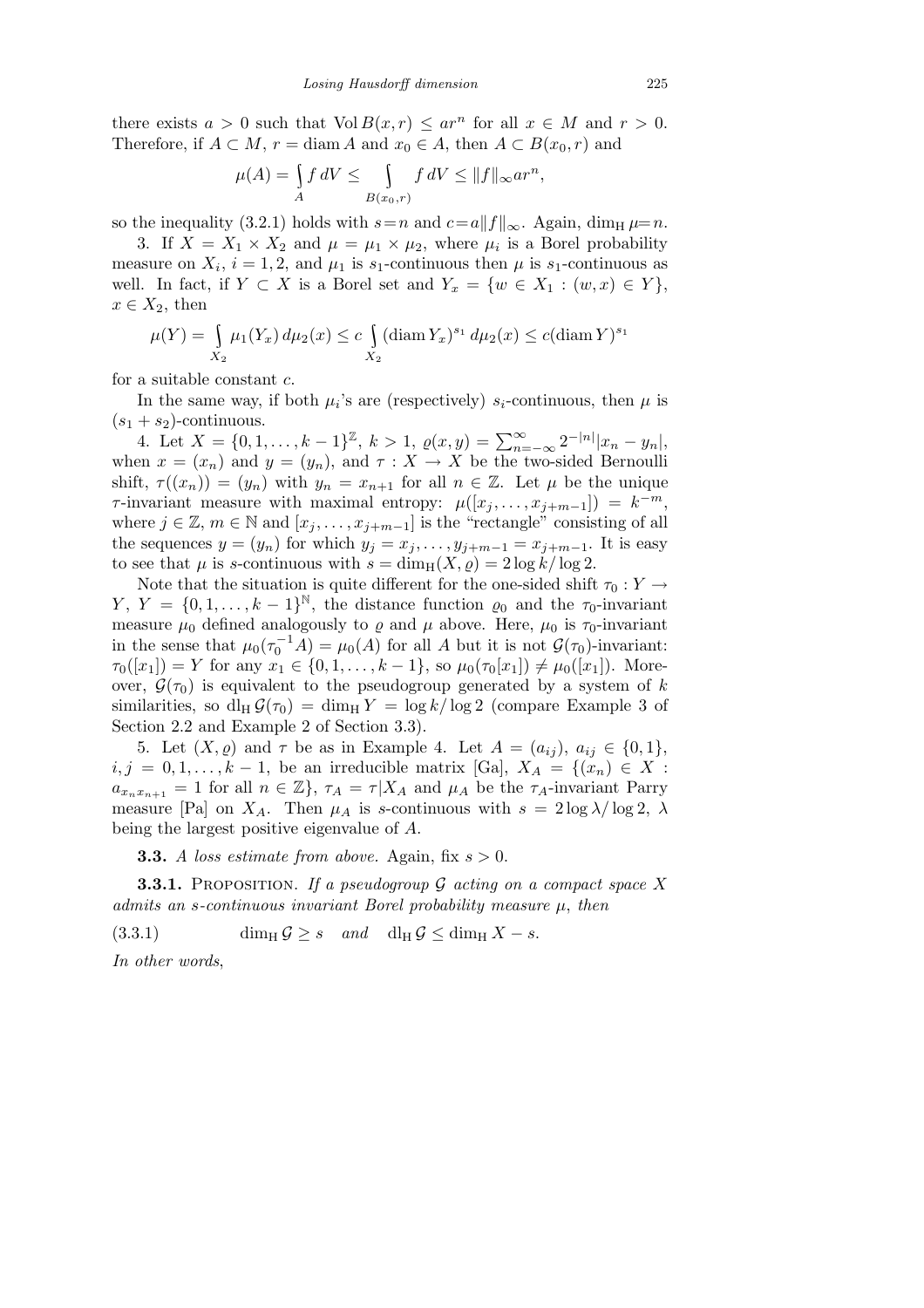#### 226 P. Walczak

(3.3.2) 
$$
\dim_{\mathrm{H}} \mathcal{G} \geq \sup \{ \dim_{\mathrm{H}} \mu : \mu \in \mathcal{M}(X, \mathcal{G}) \}
$$

and

(3.3.3) dl<sup>H</sup> G ≤ inf{dim<sup>H</sup> X − dim<sup>H</sup> µ : µ ∈ M(X, G)}.

P r o o f. If  $\varepsilon$  is small enough and  $A \in \mathcal{A}_{\mathcal{G}}(\varepsilon)$ , then, by (1.1.1) and  $\mathcal{G}$ invariance of  $\mu$ ,

(3.3.4) 
$$
1 = \mu(X) \le \sum_{g \in A} (\mu(D_g) + \mu(R_g)) = 2 \sum_{g \in A} \mu(D_g),
$$

and s-continuity of  $\mu$  implies that

$$
(3.3.5) \t1 \le 2cH_s(A),
$$

where  $c > 0$  satisfies (3.2.1). Consequently,  $H^s_\varepsilon(\mathcal{G}) \geq (2c)^{-1} > 0$  for any sufficiently small  $\varepsilon > 0$  and  $H^s(\mathcal{G}) > 0$ . This implies (3.3.1).

**3.3.2.** COROLLARY. If a pseudogroup  $\mathcal G$  acts on a compact manifold M and admits a smooth invariant measure, then

(3.3.6) 
$$
\dim_{\mathrm{H}} \mathcal{G} = \dim M \quad \text{and} \quad \mathrm{d} l_{\mathrm{H}} \mathcal{G} = 0.
$$

R e m a r k. Inequalities (3.3.4) and (3.3.5) could be replaced by

$$
l(A) = \sum_{g \in A} \mu(D_g) \le cH_s(A),
$$

where  $l(A)$  is Levitt's cost of generating. Since  $l(A) \geq 1 - e(\mathcal{G})$ , where  $e(\mathcal{G}) = \int_{X} N(x)^{-1} d\mu(x), N(x)$  is the cardinality of the G-orbit of  $x \in X$  and  $1/\infty = 0$  [Le], we get the inequality

$$
1 - e(\mathcal{G}) \le cH^s(\mathcal{G}),
$$

which implies (3.3.1) provided  $e(\mathcal{G}) < 1$ , i.e. if the set of points fixed under the action of  $\mathcal G$  has measure strictly less than 1.

EXAMPLES. 1. Since any measure is  $\mathcal{G}(\mathrm{id}_X)$ -invariant, our proposition implies that  $s \le \dim_{\text{H}} X$  if X admits s-continuous probability measures.

2. The pseudogroup  $\mathcal{G}(\tau)$  generated by the two-sided shift  $\tau$  discussed in Example 4 of Section 3.2 satisfies

$$
dl_H \mathcal{G}(\tau) = 0.
$$

Also, by Example 5 of Section 3.2, for any irreducible matrix A with largest positive eigenvalue  $\lambda$  one has the inequality

## $\dim_{\mathrm{H}} \mathcal{G}(\tau_A) \geq 2 \log \lambda / \log 2.$

3. For any finitely generated subgroup G of  $SL(n, \mathbb{Z})$  one has  $dl_H \mathcal{G} = 0$ , where  $\mathcal G$  is the pseudogroup of local diffeomorphisms of the *n*-torus  $T^n$ generated by G. In fact, all the elements of  $\mathcal G$  preserve the canonical volume form on  $T^n$ .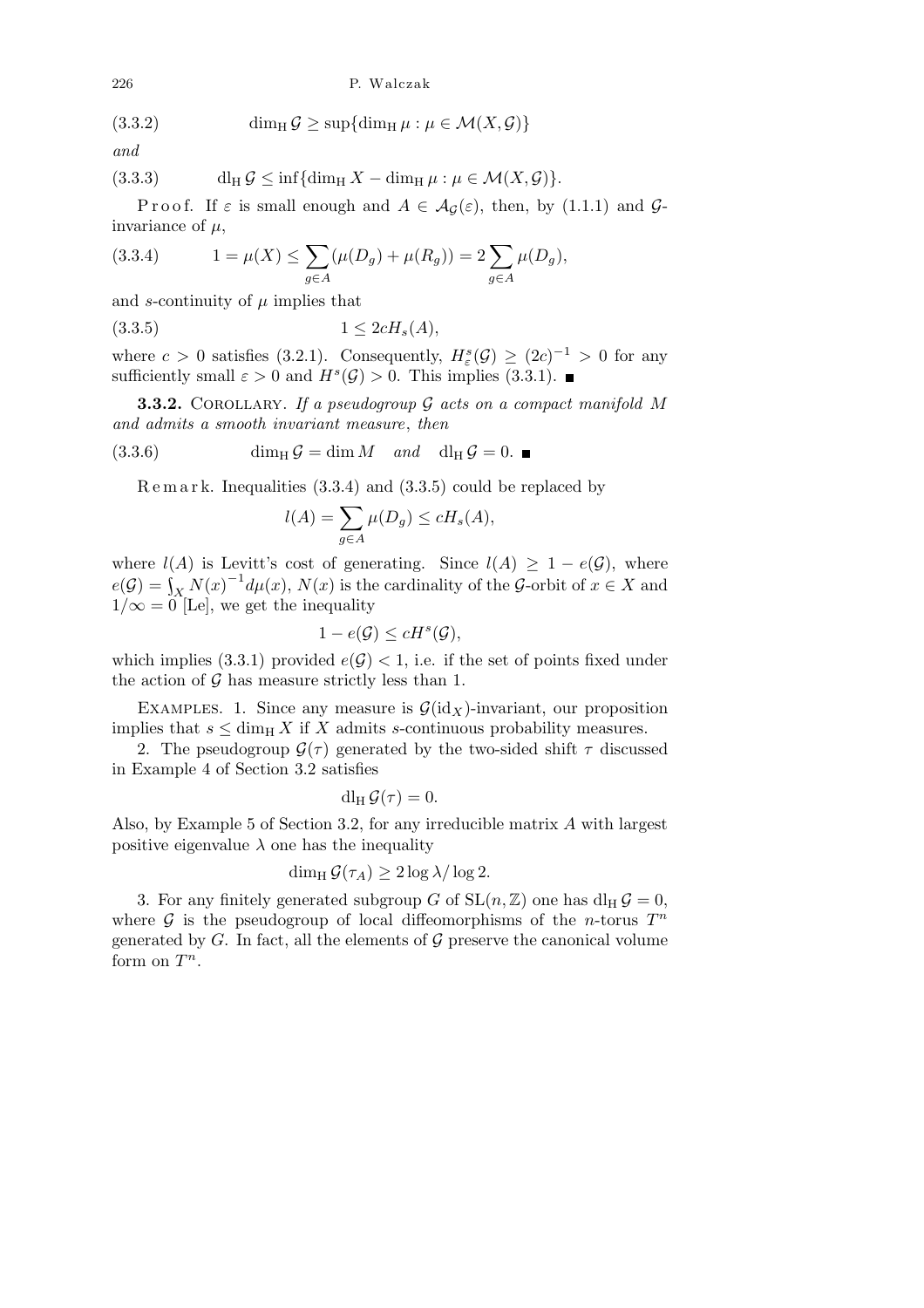4. Any pseudogroup  $G$  of local isometries of a Riemannian manifold M satisfies the equality

$$
\dim_{\mathrm{H}} \mathcal{G} = \dim M
$$

since  $G$  preserves the volume element on  $M$ . Consequently,

$$
\dim_H^{\pitchfork} \mathcal{F} = \operatorname{codim} \mathcal{F}
$$

for any Riemannian foliation  $\mathcal{F}$ . (Note (Section 4.1) that the situation is more complicated in the case of pseudogroups of local isometries of arbitrary metric spaces.)

5. The geodesic flow  $(X_t)$  of a Riemannian manifold M acts on the unit tangent bundle SM and preserves the Liouville measure (i.e. the volume form induced by the Sasaki metric, [Kl], Chapter 3) on  $SM$ . Since the corresponding vector field  $X = (dX_t/dt)|_{t=0}$  has norm one,  $X_t$  preserves the volume element in the bundle  $T^{\perp} \mathcal{F}_0$ , the orthogonal complement in  $TSM$ of the bundle  $T\mathcal{F}_0$  tangent to the 1-dimensional foliation  $\mathcal{F}_0$  of SM by the orbits of  $(X_t)$ . Therefore,  $\text{d}\prod_{H}^{n} \mathcal{F}_0 = 0$  in this case. A similar result holds for 1-dimensional foliations by the orbits of geodesic flows of transversely minimal foliations  $\mathcal F$  (of arbitrary dimension) of compact Riemannian manifolds. Such geodesic flows preserve a suitable volume element  $([W1], \text{see } [W2]$  for a slightly more general result). Also, holonomy maps of transversely minimal foliations  $\mathcal F$  preserve the volume element in the bundle  $T^{\perp} \mathcal F$ , so  $\text{d}\Pi_H^{\pitchfork} \mathcal F = 0$ for such  $\mathcal{F}.$ 

#### 4. Further examples

**4.1.** Local isometries. A pseudogroup G generated by isometries  $g_i$ :  $D_i \to R_i$ ,  $i = 1, ..., N$ , consists of local isometries: if  $g \in \mathcal{G}$  and  $x \in D_g$ , then there exists a neighbourhood U of x such that  $g|U$  maps isometrically U onto  $g(U)$ . Since G is closed under unions of maps, it can contain maps which do not map isometrically the whole domains onto the ranges (see Figure 1, where  $g$  rotates the vertical segment on the left and fixes all the points of the horizontal segment and of the vertical segment on the right).



Fig. 1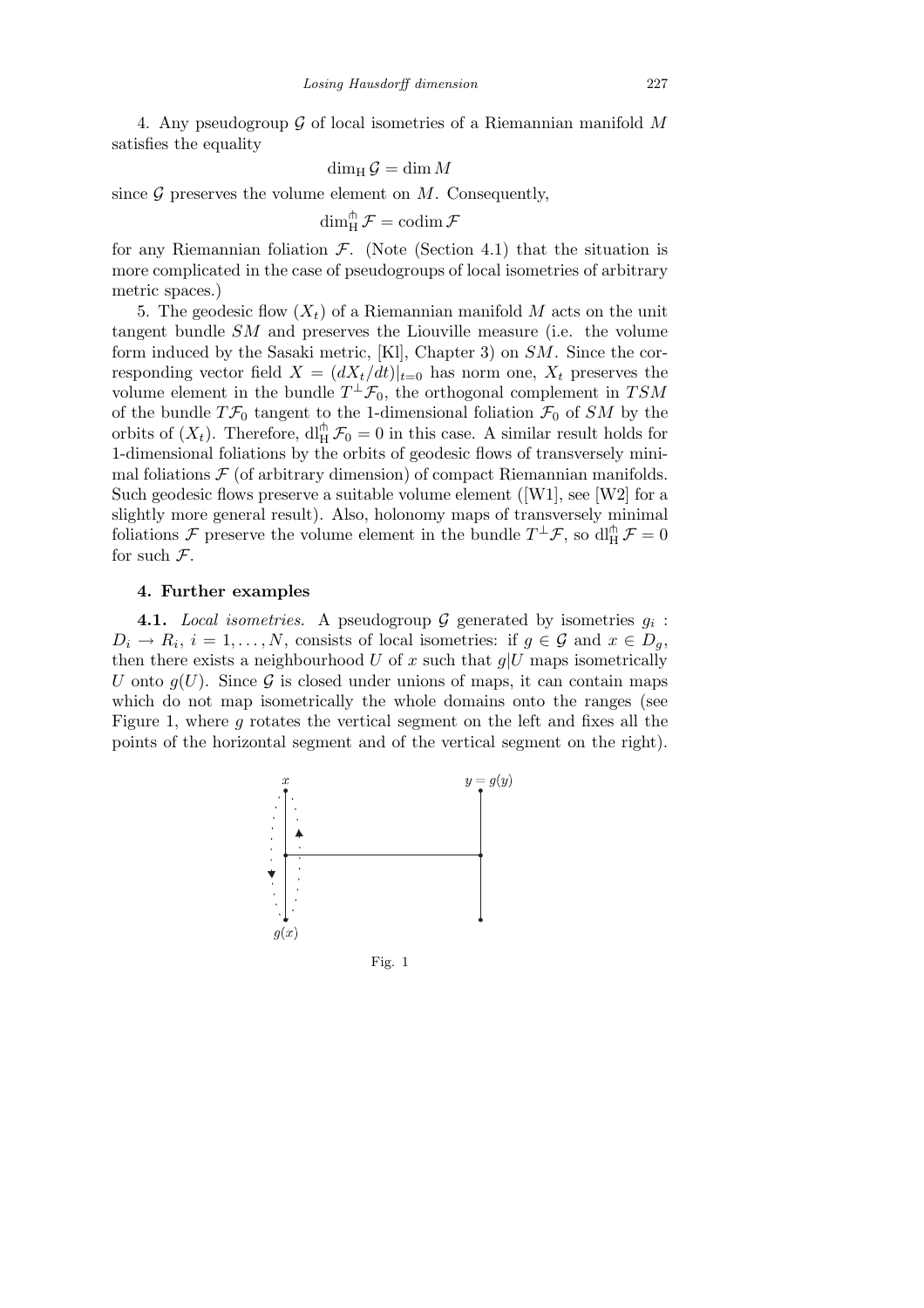So, in general, the maps of  $\mathcal G$  do not preserve the diameters of subsets of their domains. However, we have the following.

4.1.1. LEMMA. Pseudogroups of local isometries of a space X preserve all the Hausdorff measures  $H^s$ ,  $s > 0$ , on X.

Proof. Since the Hausdorff measures  $H<sup>s</sup>$  are regular (in the sense of [Ru]), it is sufficient to show that

$$
(4.1.1)\qquad \qquad H^s(g(K)) = H^s(K)
$$

whenever  $g \in \mathcal{G}$  and  $K \subset D_q$  is compact.

To this end, cover K by finitely many subsets  $U_1, \ldots, U_m$  of  $D_q$  open and such that  $g|U_i$  is an isometry for any i. Let  $\lambda$  be the Lebesgue number of the covering  $(U_i)$  and  $\varepsilon$  be a positive number less than  $\lambda$ . For any covering  $\mathcal{V} = \{V_1, \ldots, V_n\}$  of K by sets of diameter less than  $\varepsilon$  and any  $j \leq n$  there exists i such that  $V_j \subset U_i$ . Therefore,  $g|V_j$  is an isometry, diam  $g(V_j)$  = diam  $V_j$  for any j and  $H_s(g(\mathcal{V})) = H_s(\mathcal{V})$ . Consequently,

(4.1.2) 
$$
H^s_{\varepsilon}(g(K)) = H^s_{\varepsilon}(K)
$$

for any  $\varepsilon < \lambda$ . Obviously, (4.1.2) implies (4.1.1).

The above lemma together with Propositions 2.1.1 and 3.3.1 implies directly the following.

**4.1.2.** PROPOSITION. If  $s_0 = \dim_{\text{H}} X$  and the Hausdorff measure  $H^{s_0}$ is non-trivial, finite and  $s_0$ -continuous, then

$$
(4.1.2)\qquad \qquad \dim_{\mathrm{H}} \mathcal{G} = \dim_{\mathrm{H}} X
$$

for any pseudogroup  $\mathcal G$  of local isometries of  $X$ .

 $\mathbb{R}$  e m a r k s. (i) The measure  $H^n$  on a compact *n*-dimensional Riemannian manifold M satisfies the assumptions of Proposition 4.1.2, so the observations of Example 4 in Section 3.3 follow directly from this proposition.

(ii) Obviously, there exist metric spaces for which the assumptions of Proposition 4.1.2 are not satisfied. For example, if

$$
X = \bigcup_{n=1}^{\infty} X_n \cup [0,1] \subset \mathbb{R}^2,
$$

where  $X_n$  is the union of  $2^n$  segments of length  $2^{-(n+1)}$  attached to [0, 1]

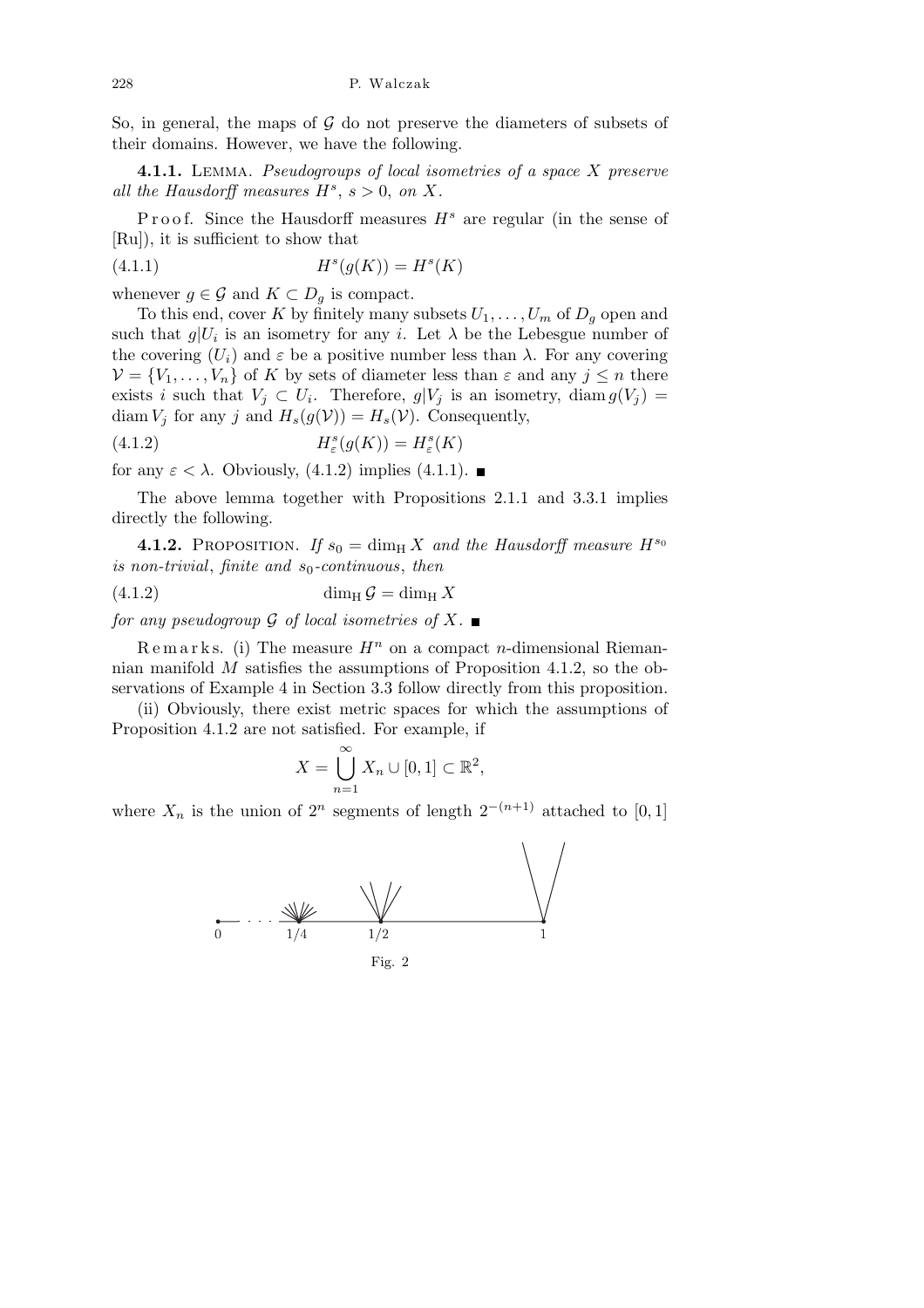at the point  $(2^{-(n-1)},0)$  (Figure 2), then  $\dim_{\mathcal{H}} X = 1$  and  $H^1(X_n) \geq$  $2^{n-1}$  diam  $X_n$ , so  $H^1$  is not 1-continuous. (Moreover, we have  $H^1(X_n) \geq$  $2^{s(n-1)}(\text{diam }X_n)^s$  for any  $s>0$ , so  $\dim_\text{H} H^1 = 0$  in this case. Also, it is easy to modify the example to get a space X with  $H^1(X) < \infty$ .) This simple example suggests that calculation of the Hausdorff dimension for pseudogroups of local isometries of "wild" metric spaces could be rather difficult.

4.2. Hyperbolic groups. First, let us collect definitions and facts about hyperbolic metric spaces and hyperbolic groups needed to formulate and prove the result. In general, we follow the terminology and notation of [GH1].

A metric space  $(X, \varrho)$  is  $\delta$ -hyperbolic  $(\delta \geq 0)$  if

$$
(x|y)_w \ge \min\{(x|z)_w, (z|y)_w\} - \delta
$$

for all  $w, x, y, z \in X$ , where  $(x|y)_w$  is the *Gromov product* defined by

$$
(x|y)_{w} = \frac{1}{2} (\varrho(x, w) + \varrho(y, w) - \varrho(x, y)).
$$

 $(X, \rho)$  is hyperbolic whenever it is  $\delta$ -hyperbolic for some  $\delta$ .

A metric space  $(X, \rho)$  is *geodesic* if for any x and y in X there exists a geodesic segment joining x to y, i.e. a curve  $c : [0, d] \to X$  such that  $d = \rho(x, y), x = c(0), y = c(d)$  and  $\rho(c(s), c(t)) = |s - t|$  for all s and t.  $(X, \rho)$  is proper if all the closed balls in X are compact. By the Hopf–Rinow Theorem [GLP], a geodesic space is proper iff it is locally compact and complete.

A finitely generated group  $\Gamma$  is said to be *hyperbolic* if its Cayley graph  $G(\Gamma, S)$  with the word metric  $d_S$  determined by a finite symmetric generating set  $S \subset \Gamma$  is hyperbolic for some (equivalently, any) S. A hyperbolic group  $\Gamma$  is non-elementary if it is infinite and contains no cyclic subgroups of finite index. A Cayley graph of any group  $\Gamma$  is geodesic and proper.

Any isometry  $\gamma$  of a hyperbolic geodesic proper metric space  $(X, \varrho)$  is either *elliptic* (when all the orbits of  $\gamma$  are bounded), or *hyperbolic* (when all the orbits are quasi-isometric to  $\mathbb{Z}$ ), or parabolic (otherwise).

If  $(X, \rho)$  is hyperbolic, geodesic and proper, then  $\partial X$ , the boundary of X, is defined as the space of equivalent quasi-rays, i.e. quasi-isometric maps of  $\mathbb{R}_+$  (or  $\mathbb{Z}_+$ ) into X. When equipped with a suitable topology and a metric d, ∂X becomes a compact metric space of finite Hausdorff dimension. A possible definition for d is

(4.2.1) 
$$
d(a,b) = \inf \Big\{ \sum_{i=0}^{n-1} \varrho_{\eta}(a_i, a_{i+1}) : a_0, a_1, \dots, a_n \in \partial X, a_0 = a, a_n = b \text{ and } n \in \mathbb{N} \Big\},\
$$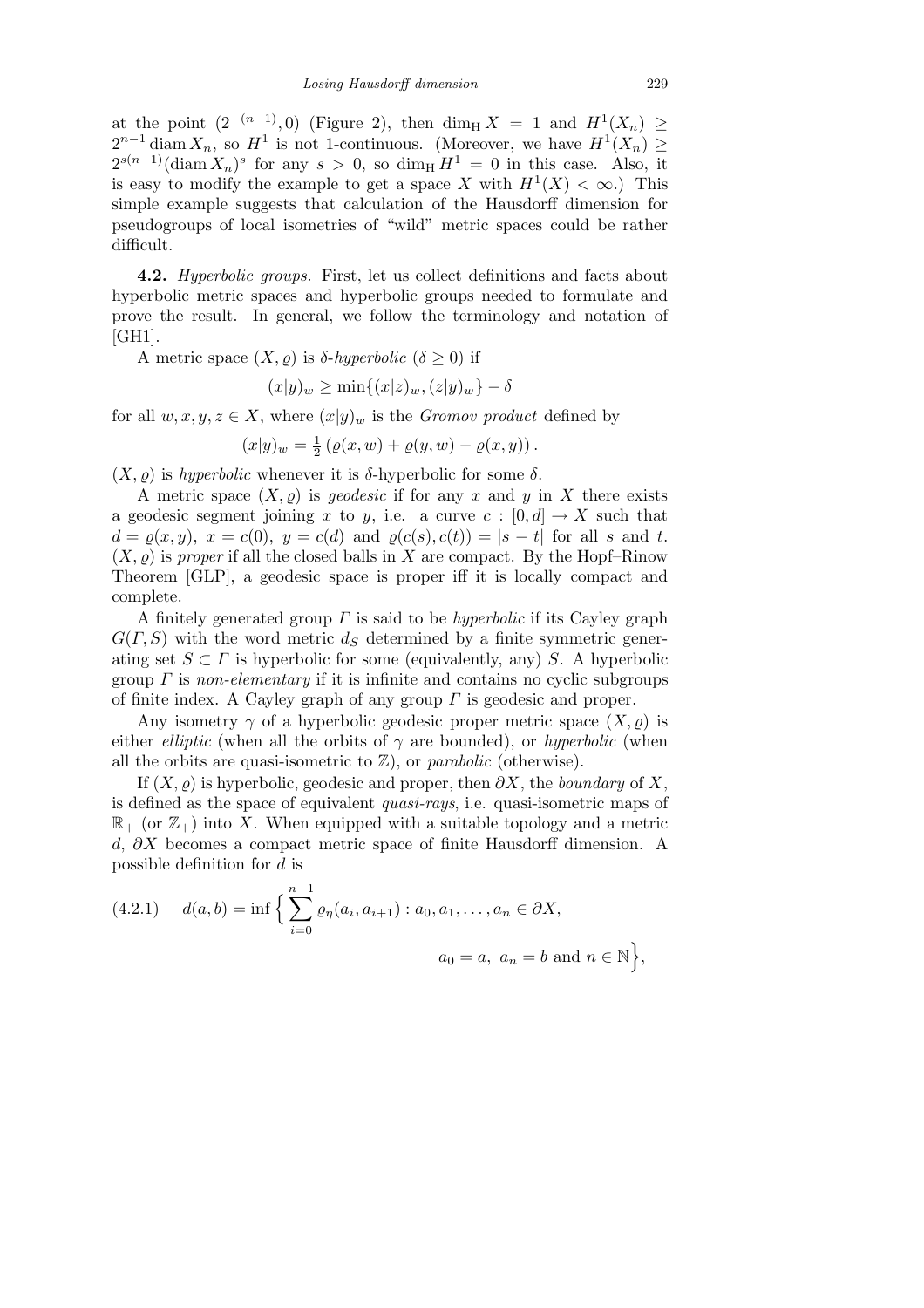where

$$
(4.2.2) \t\t \t\t \rho_{\eta}(a,b) = \exp(-\eta(a|b))
$$

and

(4.2.3) 
$$
(a|b) = \sup \liminf_{i,j \to \infty} (x_i|y_j)_w
$$

for  $a, b \in \partial X$ ,  $(x_i)$  and  $(y_j)$  being sequences of points of X converging, respectively, to  $a$  and  $b$ , and  $w$  being an arbitrarily fixed base point for all the Gromov products involved. (In (4.2.1) and (4.2.2),  $\eta > 0$  is an arbitrarily fixed constant.)

Any isometry  $\gamma$  of X extends uniquely to a quasi-isometry (denoted again by  $\gamma$ ) of  $\partial X$ . An isometry  $\gamma$  is hyperbolic iff  $\gamma : \partial X \to \partial X$  has exactly two fixed points  $a_1$  and  $a_2$  such that  $\partial X \setminus \{a_i\}$  can be equipped with a complete metric  $d_{\gamma}$ , compatible with the topology of  $\partial X$  and such that

(4.2.4) 
$$
d_{\gamma}(\gamma(b_1), \gamma(b_2)) = \Phi_{a_i}(\gamma)d_{\gamma}(b_1, b_2),
$$

where

$$
(4.2.5) \quad \Phi_{a_i}(\gamma) = \lim_{n \to \pm \infty} \left( \frac{d(\gamma^n b_1, \gamma^n b_2)}{d(b_1, b_2)} \right)^{1/n} \quad (b_1, b_2 \in \partial X \setminus \{a_i\}, b_1 \neq b_2)
$$

is the *force* of  $\gamma$  at  $a_i$ . Note that  $\Phi_{a_i}(\gamma) \neq 1$  and  $\Phi_{a_1}(\gamma) < 1$  whenever  $\Phi_{a_2}(\gamma) > 1$ . Moreover, if  $U_i$ ,  $i = 1, 2$ , are arbitrary open neighbourhoods of  $a_i$  in  $\partial X$  and, for instance,  $\Phi_{a_1}(\gamma) < 1$ , then there exists  $n_0 \in \mathbb{N}$  such that

(4.2.6) 
$$
\gamma^n(\partial X \setminus U_1) \subset U_2
$$
 and  $\gamma^{-n}(\partial X \setminus U_2) \subset U_1$ 

for all  $n > n_0$ .

Any group  $\Gamma$  acts isometrically on its Cayley graph by left (or right) translations. If  $\Gamma$  is hyperbolic and non-elementary, its element  $\gamma$  is elliptic iff it is of finite order. There are no parabolic elements of  $\Gamma$  while hyperbolic elements have to exist.

Now, let  $\Gamma$  be a finitely generated group of isometries of a hyperbolic geodesic proper metric space  $(X, \varrho)$ . Assume that  $\Gamma$  admits a finite generating set  $S = \{\gamma_0, \gamma_1, \dots, \gamma_N\}$  containing a hyperbolic isometry  $\gamma_0$ .

Let  $a, b \in \partial X$  be fixed points of  $\gamma_0$  such that  $\Phi_a(\gamma_0) < 1$  and  $\Phi_b(\gamma_0) > 1$ . Fix  $\varepsilon > 0$  and let  $U = B(a, \varepsilon/2)$  and  $V = B(b, \varepsilon/2)$  be open balls in  $(\partial X, d)$ centred at a and b, respectively. Assume that  $\varepsilon$  is small enough to have  $\overline{U} \cap \overline{V} = \emptyset$ . By (4.2.6), we can choose  $n_0 \in \mathbb{N}$  such that  $\gamma_0^n(\partial X \setminus U) \subset V$ and  $\gamma_0^{-n}(\partial X \setminus V) \subset U$  for any  $n \ge n_0$ . Fix  $n \ge n_0$  and let

$$
A = \{ \gamma_0^n | U, \gamma_0^{n+1} | U, \gamma_0^{-n} | V, \gamma_0^{-(n+1)} | V \}
$$
  

$$
\cup \{ \gamma_i \circ \gamma_0^n | U, \gamma_i \circ \gamma_0^{-n} | V : i = 1, ..., N \}.
$$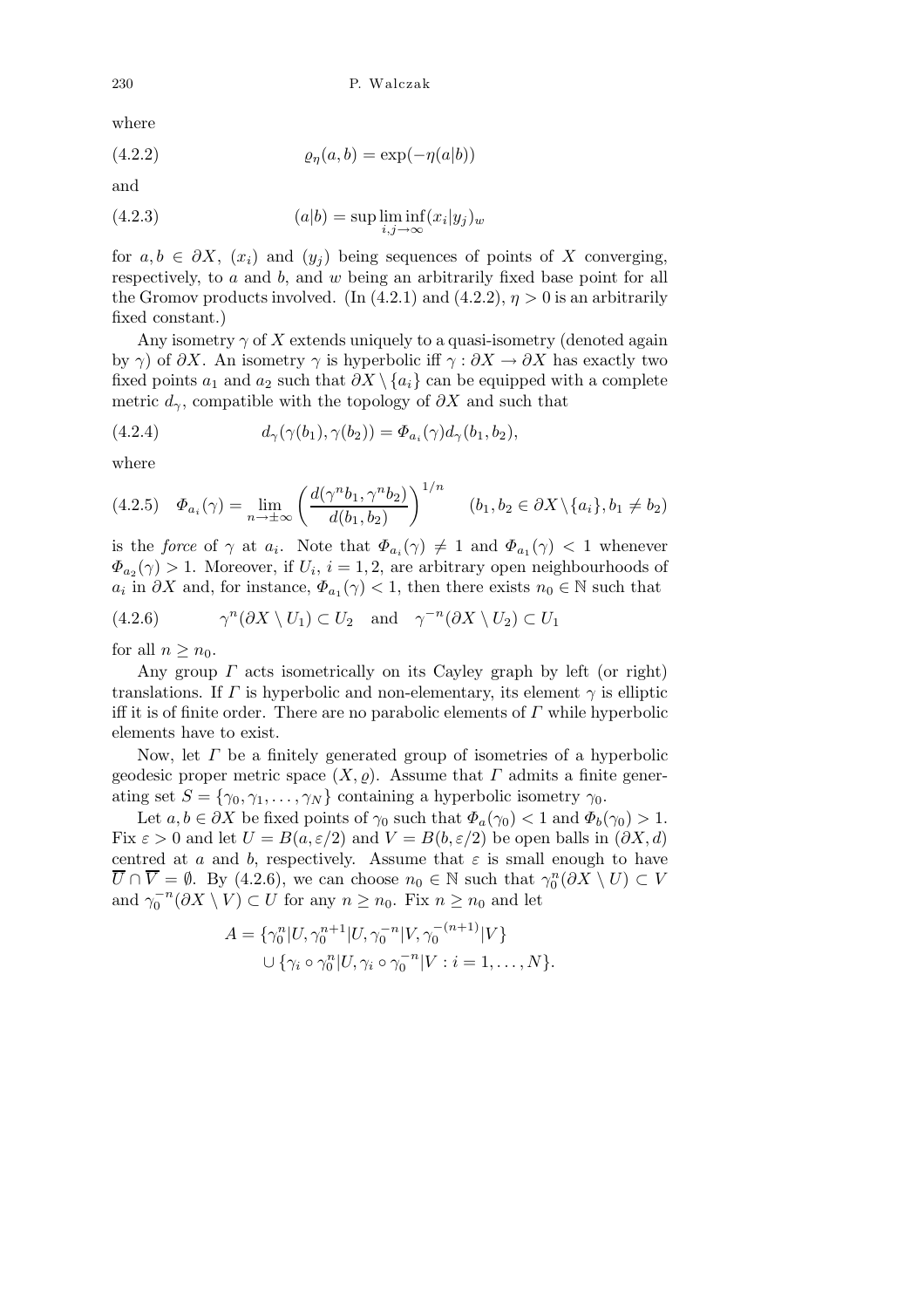Let  $\mathcal{G}(\Gamma)$  be the pseudogroup generated by  $\Gamma$  on  $\partial X$ . The set A generates  $\mathcal{G}(\Gamma),$ 

 $H^s_{\varepsilon}(\mathcal{G}(\Gamma)) \leq (4+2N)\varepsilon^s \text{ and } H^s(\mathcal{G}(\Gamma)) = 0$ 

for all  $s > 0$  and  $\varepsilon > 0$  small enough. In this way we proved the following.

**4.2.1.** PROPOSITION. If a group  $\Gamma$  of isometries of a hyperbolic geodesic proper metric space  $(X, \varrho)$  contains a hyperbolic element, then

 $(4.2.7)$  dim<sub>H</sub>  $\mathcal{G}(\Gamma) = 0$  and dl<sub>H</sub>  $\mathcal{G}(\Gamma) = \dim_H \partial X < \infty$ .

4.2.2. COROLLARY. Equalities (4.2.7) hold for any non-elementary hyperbolic group  $\Gamma$ .

R e m a r k. Non-elementary hyperbolic groups provide more contraction (or expansion) than needed to get (4.2.7). In fact, we have the following.

**4.2.3.** PROPOSITION. Any non-elementary hyperbolic group  $\Gamma$  admits a finite generating set consisting of hyperbolic elements only.

P r o o f. Let  $S = \{g_1, \ldots, g_N\}$  be any symmetric set generating  $\Gamma$ . Denote by  $d_S$  the word metric in the Cayley graph  $X = G(\Gamma, S)$  and let  $|g| = d_S(e, g)$  be the corresponding norm of  $g \in \Gamma$ .

Take a hyperbolic element  $h$  of  $\Gamma$  and let

(4.2.8) 
$$
L(h) = \lim_{n \to \infty} \frac{1}{n} |h^n|.
$$

(Note that since  $|h^{m+n}| \leq |h^{m}| + |h^{n}|$ , the limit in (4.2.8) exists by an elementary argument which can be found, for example, in [Wa], Thm. 4.9.) Obviously,

(4.2.9) 
$$
L(h) > 0
$$
,  $L(ghg^{-1}) = L(h)$  and  $L(h^k) = |k|L(h)$ 

for any  $k \in \mathbb{Z}$  and  $q \in \Gamma$ .

Moreover, up to a constant factor which depends only on the choice of a metric on  $\partial X$ ,  $L(h)$  equals  $\log \Phi_a(h)$ , where  $a \in \partial X$  is a point fixed by h. In fact, there exist points  $b_n$  and  $b'_n$   $(n \in \mathbb{N})$  such that  $|b_n| = |b'_n| = n$ and  $(b_n|b'_n)_e = 0$  for all n. Let  $b = \lim_{n \to \infty} b_n$  and  $b' = \lim_{n \to \infty} b'_n$ . Then  $b, b' \in \partial X$  and  $b \neq b'$  so, without loosing generality, we may assume that  $b \neq a \neq b'$ . For all m and n we have  $(h^m b_n | h^m b'_n)_e = 2|h^m|$ , so if the metric d on  $\partial X$  is given by (4.2.1)–(4.2.3), then  $d(b, b') = 1$  and

(4.2.10) 
$$
\log \Phi_a(h) = \lim_{m \to \infty} \frac{1}{m} \log d(h^m b, h^m b')
$$

$$
= \lim_{m \to \infty} \frac{-2\eta |h^m|}{m} = -2\eta L(h).
$$

Take  $k \in \mathbb{N}$  and let  $h_0 = h^k$ . Let  $A = \{h_0, g_1h_0, \ldots, g_Nh_0\}$ . Obviously, A generates  $\Gamma$ . If k and  $R > 0$  are large enough, and  $1 \leq i \leq N$ , then by (4.2.4), (4.2.9) and (4.2.10)—one of the maps  $g_i h_0$ ,  $(g_i h_0)^{-1}$  contracts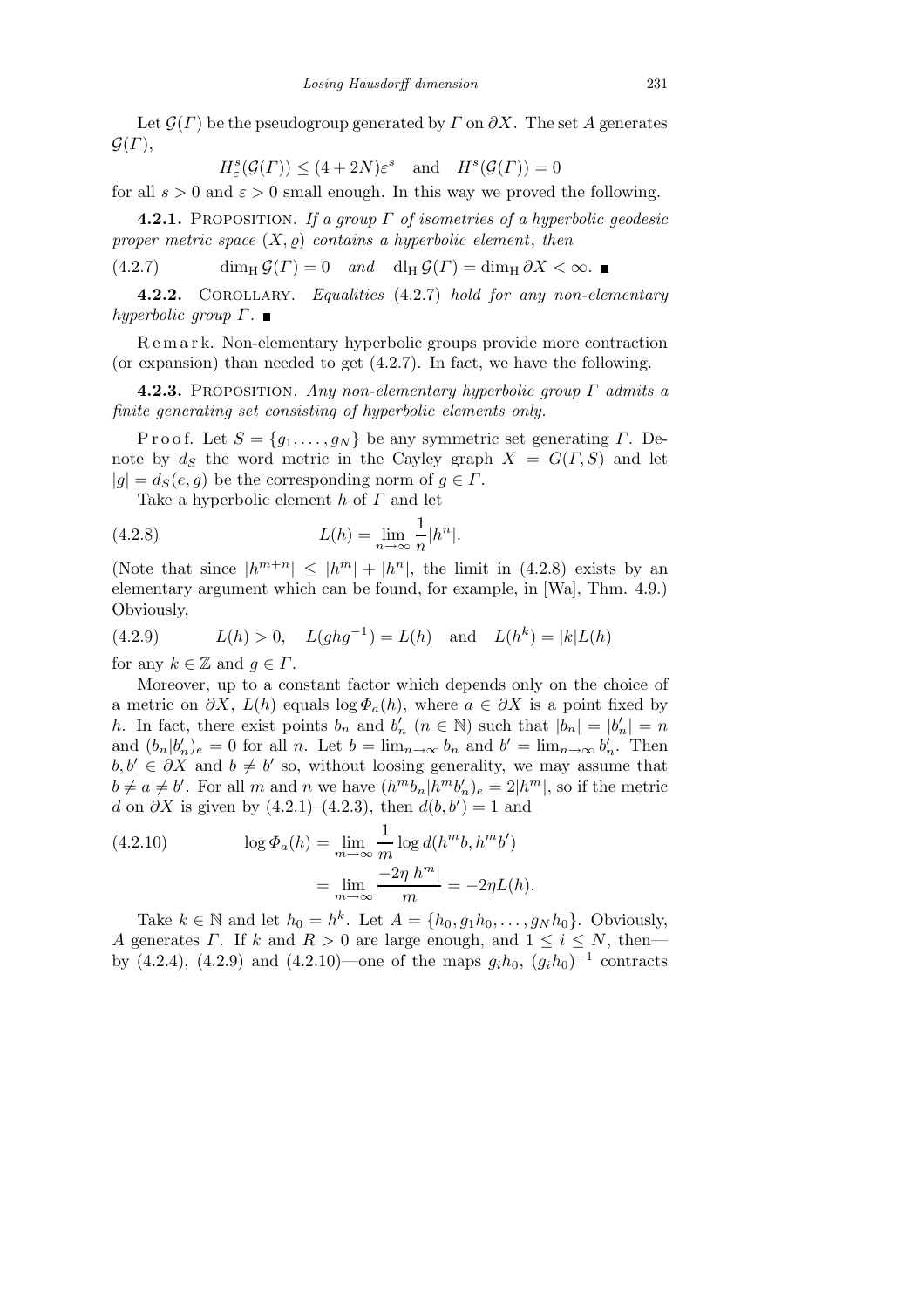$B_j = \overline{B}(a_j, R), j = 1, 2$ , into itself,  $a_1, a_2 \in \partial X$  being the points fixed by h. By the completeness argument, each of the maps  $g_i h_0$ ,  $i = 1, \ldots, N$ , admits exactly two fixed points  $a_1^i, a_2^i \in \partial X$ . By the classification of elements of  $\Gamma$ ,  $q_i h_0$  is hyperbolic for any i.

**4.3.** Rational maps. Let J be the Julia set of a rational map  $f : \overline{\mathbb{C}} \to \overline{\mathbb{C}}$ . Assume that f has no critical points on J. Since J is f-invariant,  $f|J$ induces a pseudogroup on J.

4.3.1. PROPOSITION. dim<sub>H</sub>  $\mathcal{G}(f|J) = 0$ .

P r o o f. Recall (see, for example, [Be], Section 6.9) that  $J$  can be defined as the closure of the set of all the repelling periodic points of  $f$ . For any repelling periodic point  $x \in J$  choose a disc  $D(x)$  centred at x and such that  $f^{n(x)}$  is conjugate to  $\lambda(x) \cdot id$ , where  $n(x)$  is the period of x and  $\lambda(x) =$  $(f^{n(x)})'(x)$ . Cover J by finitely many discs  $D(x_1), \ldots, D(x_N)$  and put  $m =$  $n(x_1) \cdot \ldots \cdot n(x_N)$ . Then  $F = f^m$  fixes all the points  $x_j$ .

Take positive numbers s and  $\varepsilon$ , and exponents  $k_j$ ,  $j = 1, \ldots, N$ , such that  $D(x_j) \subset F^{k_j}(D(x_j, \varepsilon/2))$ . The maps

$$
F^{k_j} | D(x_j, \varepsilon/2) \cap J, F^{k_j+1} | D(x_j, \varepsilon/2) \cap J, \quad j = 1, \dots, N,
$$

generate the pseudogroup  $\mathcal{G}(F|J)$ . It follows that  $H_{\varepsilon}^{s}(\mathcal{G}(F|J)) \leq 2N\varepsilon^{s}$ ,  $H^s(\mathcal{G}(F|J)) = 0$  and dim<sub>H</sub> $\mathcal{G}(F|J) = 0$ .

Since  $\mathcal{G}(F|J)$  is a subpseudogroup of  $\mathcal{G}(f|J)$ , the statement follows from Proposition 2.3.1.  $\blacksquare$ 

Note that dim<sub>H</sub>  $J \geq \log d / \log K_0 > 0$ , where d is the degree of f and  $K_0 = \max_J |f'|$  ([Be], Section 10.3). Therefore,  $dl_H(f|J) > 0$ .

**4.4.** Attractors. Let  $\mathcal G$  be, as usual, a pseudogroup acting on X. An attractor for  $\mathcal G$  is a compact set K such that

(4.4.1) 
$$
K \subset D_g
$$
,  $R_g \subset D_g$  and  $\bigcap_{n \ge 0} g^n(D_g) = K$ 

for some  $g \in \mathcal{G}$ . Let  $\mathcal{G}_K$  be the set of all  $g \in \mathcal{G}$  which satisfy (4.4.1). Obviously,  $g^n \in \mathcal{G}_K$  for any  $n \in \mathbb{N}$  and  $g \in \mathcal{G}_K$ .

The family  $\mathcal{D}_K = \{D_q : g \in \mathcal{G}_K\}$  is partially ordered by inclusion. Unions of ordered subfamilies of  $\mathcal{D}_K$  are called *basins of attraction* of K. Note that for any basin of attraction B and any  $x \in B$  there exist  $g \in \mathcal{G}_K$ ,  $y \in K$  and  $m_n \in \mathbb{N}$  such that  $m_n \to \infty$  and  $g^{m_n}(x) \to y$  as  $n \to \infty$ . In other words, any  $x \in B$  admits  $g \in \mathcal{G}_K$  such that its  $\omega$ -limit set  $\omega_q(x)$  is contained in K.

**4.4.1.** PROPOSITION. If  $K_1, \ldots, K_m$  are attractors for G and  $B_1, \ldots, B_m$ are their basins of attraction, then

(4.4.2) 
$$
\dim_{\mathrm{H}} \mathcal{G} \leq \dim_{\mathrm{H}} \Big( \bigcup_{i=1}^{m} K_i \cup \Big( X \setminus \bigcup_{i=1}^{m} B_i \Big) \Big).
$$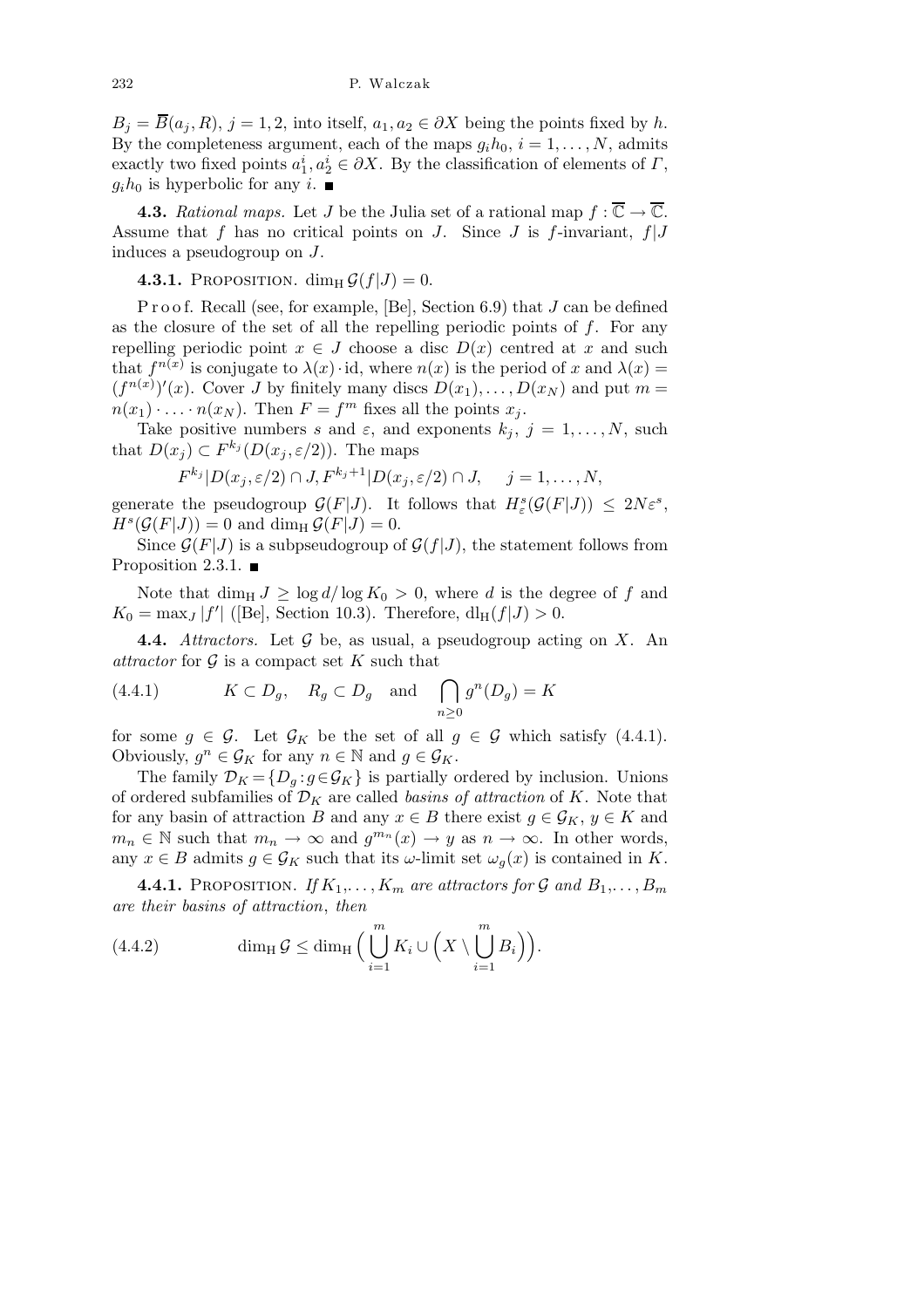Proof. Let  $Y = \bigcup K_i \cup (X \setminus \bigcup B_i)$ . Take  $s > \dim_H Y, \varepsilon > 0, \eta > 0$  and a finite open covering  $U$  of Y by sets of diameter less than  $\varepsilon$  and such that  $H_s(\mathcal{U}) < \eta$ . Also, fix a finite set  $A_0$  generating  $\mathcal{G}$ .

For any  $j \leq m$  there exists  $g_j \in \mathcal{G}_{K_j}$  such that  $B_j \setminus \bigcup \mathcal{U} \subset D_{g_j}$  and  $R_{g_j}$  ⊂ ∪ U. Put

$$
A = \{h|U, h \circ g_j^{-1}|U, g_j^{-1}|U : h \in A_0, U \in \mathcal{U}, j \le m\}.
$$

Clearly, the maps of A generate  $\mathcal G$  and

$$
H_s(A) \le (2m+1) \cdot \#A_0 \cdot H_s(U) < (2m+1)\eta \cdot \#A_0.
$$

Therefore,  $H^s_{\varepsilon}(\mathcal{G}) = 0$ ,  $H^s(\mathcal{G}) = 0$  and  $\dim_H \mathcal{G} \leq \dim_H Y$ .

**4.5.** Smale horseshoe. Let  $f: S^2 \to S^2$  be the "horseshoe" described in [Sm], Section I.5. The non-wandering set  $\Omega$  of f consists of two isolated fixed points, one of them, say  $p_0$ , contracting, the other one, say  $q_0$ , expanding, and of a compact hyperbolic invariant set  $\Lambda$  with periodic points dense in it.

**4.5.1.** PROPOSITION.  $\dim_{\rm H} G(f) = \dim_{\rm H} \Lambda$ .

P r o o f. Take s,  $\eta$  and  $\varepsilon > 0$ , two neighbourhoods  $V_0 \ni p_0$  and  $W_0 \ni q_0$  of diameter less than  $\varepsilon$  and a finite open covering  $\mathcal{U} = \{U_1, \ldots, U_m\}$  of  $\Lambda$  such that  $\text{diam } U_i < \varepsilon$  and  $H_s(\mathcal{U}) < H^s_{\varepsilon}(\Lambda) + \eta$ . Since f is uniformly hyperbolic on  $\Lambda$ , there exists  $N \in \mathbb{N}$  such that

$$
f^{-N}(V_0) \cup f^N(W_0) \cup \bigcup_{i=1}^m (F^N(U_i) \cup f^{-N}(U_i)) = S^2.
$$

For this N, the maps  $f^{-N}|V_0, f^{-(N-1)}|V_0, f^N|W_0, f^{N+1}|W_0, f^N|U_i, f^{-N}|U_i,$  $f^{N+1}|U_i, f^{-(N-1)}|U_i, i=1,\ldots,m$ , generate  $\mathcal{G}(f)$ . Therefore,

$$
H_{\varepsilon}^{s}(\mathcal{G}(f)) \leq 4\varepsilon^{s} + 4H_{s}(\mathcal{U}) < 4(\varepsilon^{s} + H_{\varepsilon}^{s}(\Lambda) + \eta),
$$
\n
$$
H_{\varepsilon}^{s}(\mathcal{G}(f)) \leq 4(\varepsilon^{s} + H_{\varepsilon}^{s}(\Lambda)), \quad H^{s}(\mathcal{G}(f)) \leq 4H^{s}(\Lambda)
$$

and

(4.5.1) 
$$
\dim_{\mathrm{H}} \mathcal{G}(f) \leq \dim_{\mathrm{H}} \Lambda.
$$

On the other hand, by Proposition 2.4.1,

(4.5.2) 
$$
\dim_{\mathrm{H}} \mathcal{G}(f) \geq \dim_{\mathrm{H}} \mathcal{G}(f|A).
$$

Now  $f|A$  is topologically conjugate to the two-sided shift on  $X = \{0, 1, \ldots\}$  $\ldots, k-1$ <sup>Z</sup> (for a suitable k which depends on how many times the "horseshoe" intersects the original square  $Q$  involved in the construction of  $f$ ). Moreover, X can be equipped with a metric  $\rho$  for which dim<sub>H</sub> X = dim<sub>H</sub>  $\Lambda$ and the conjugation becomes Lipschitz. (Here,  $\Lambda$  is equipped with the metric induced from the standard Riemannian structure on  $S^2$ .) Also, as in Example 4 of Section 3.2, X admits an f-invariant measure  $\mu$  with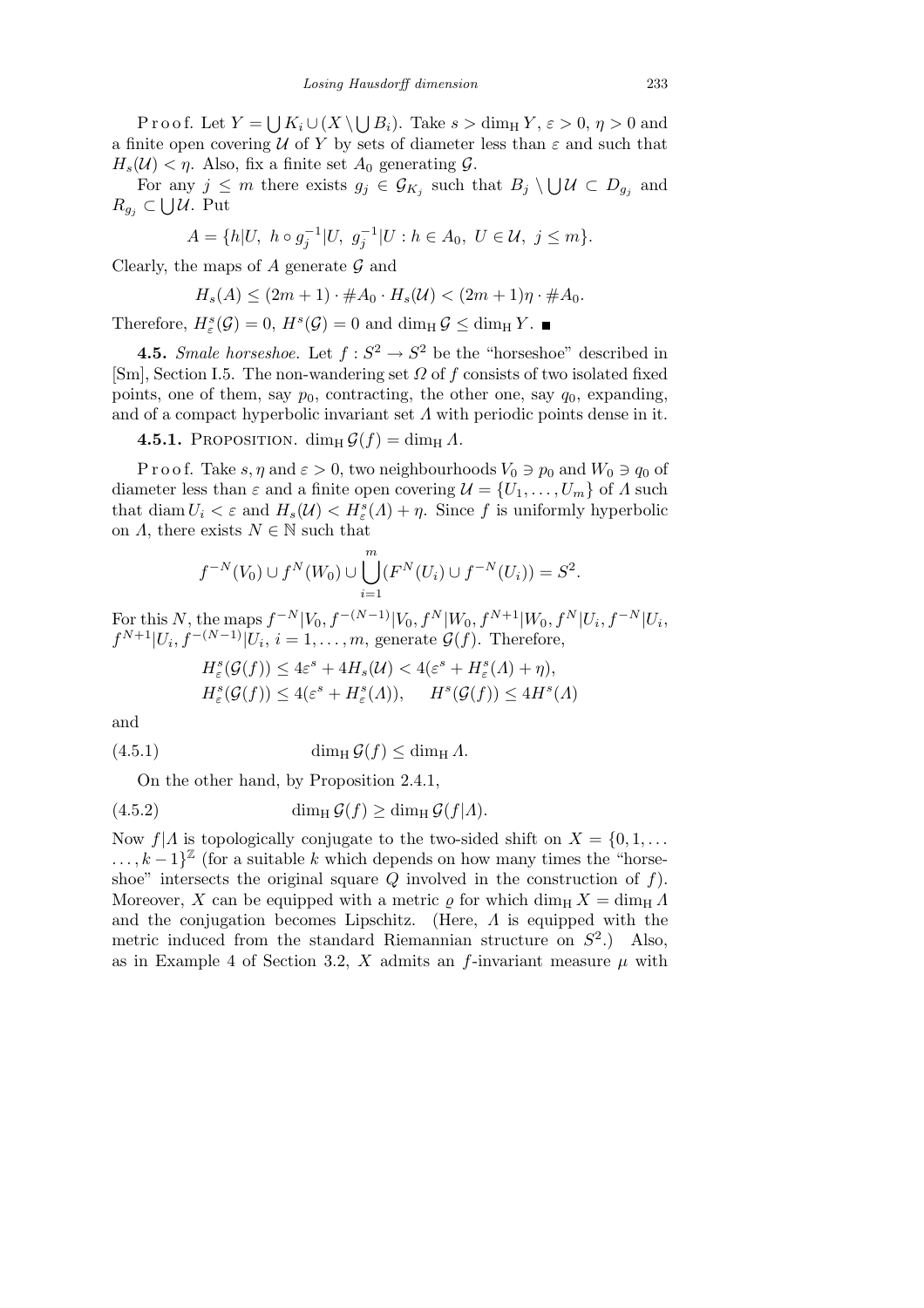dim<sub>H</sub>  $\mu =$  dim<sub>H</sub>  $\Lambda$ . By Propositions 2.1.1, 2.3.2 and 3.3.1,

 $(4.5.3)$  dim<sub>H</sub>  $\mathcal{G}(f|A) = \dim_{\text{H}} A$ .

Comparing  $(4.5.1)$ – $(4.5.3)$  ends the proof.

R e m a r k. Takashi Inaba brought to our attention the following: The argument similar to that of the first part of the proof of Proposition 4.5.1 shows that

$$
(4.5.4) \qquad \qquad \dim_{\mathcal{H}} \mathcal{G}(f) = 0
$$

when f is a Morse–Smale diffeomorphism of a compact manifold M.

5. Final remarks. 1. A similar notion of a dimension loss could be obtained by replacing dim<sub>H</sub>  $\mathcal{G}$  by other Hausdorff-like dimensions constructed for a pseudogroup  $\mathcal G$  by following the definitions of the packing dimension [TT], entropy dimensions [Ed], entropy indices (called also box-counting dimensions [Fa] or fractal dimensions [Ba]), and others. It is an open question which of the notions obtained this way serves best to describe the dynamics of a pseudogroup action.

2. It would be interesting to establish some relations between the dimension loss and other invariants (entropy or expansion growth, for instance) describing the dynamics of pseudogroup actions. Since  $h(\mathcal{F}) = 0$ and  $\text{d}\prod_{H}^{(n)} \mathcal{F} = 1$  for the Reeb foliation while  $h(X_t) > 0$  and  $\text{d}\prod_{H}^{(n)} \mathcal{F}_0 = 0$  for the geodesic flow  $(X_t)$  of a compact negatively curved Riemannian manifold M and the one-dimensional foliation  $\mathcal{F}_0$  by the orbits of this flow, one should look for some conditions which would imply relations between the geometric entropy and dimension loss.

3. In various situations, maps and foliations with some singularities are of great interest. (For example, rational maps of  $\overline{\mathbb{C}}$  of positive degree always have isolated critical points.) Therefore, one could try to generalize the notion of dim<sub>H</sub> to systems with some (say, isolated) singularities. If the singular set  $\Sigma \subset X$  is invariant, the simplest idea is to replace  $X$  by  $X \setminus \Sigma$ and to modify the definitions of Section 2.1 by admitting countably infinite generating sets.

4. The most classical Anosov systems, geodesic flows of negatively curved Riemannian manifolds and linear maps of tori corresponding to hyperbolic matrices of  $SL(n, \mathbb{Z})$ , preserve smooth measures, so the dimension loss of the pseudogroups generated by them vanishes. However, there are plenty of Anosov systems which do not admit smooth invariant measures and which are not Lipschitz equivalent to the systems mentioned above. It would be interesting to study (either estimate or calculate) dim<sub>H</sub> and dl<sub>H</sub> of the pseudogroups generated by such systems.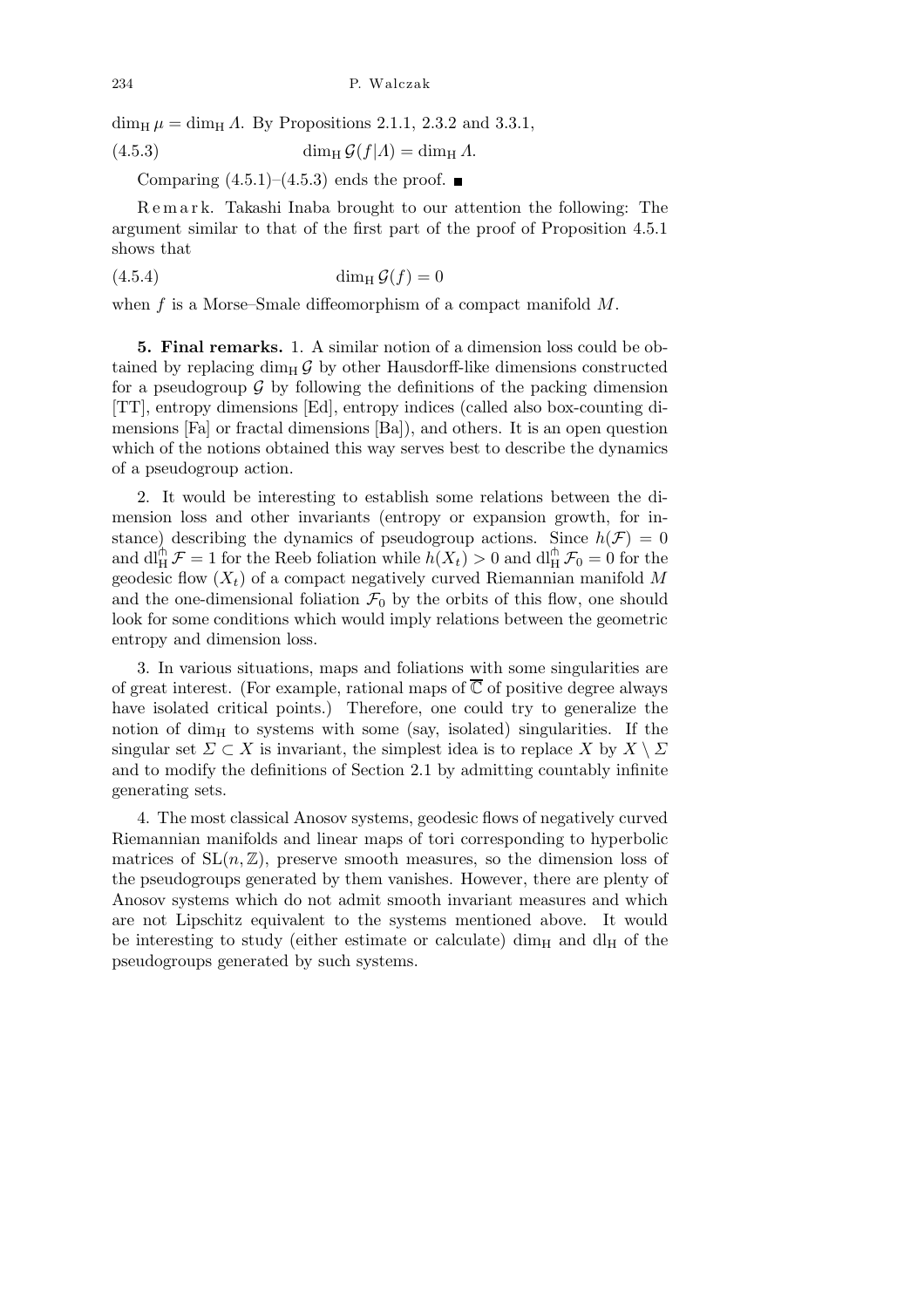The more general case of the pseudogroup generated by a single Axiom A (with the transversality condition, if necessary) diffeomorphism should be even more interesting. For example, one could ask if (or when)

$$
\dim_{\mathrm{H}} \mathcal{G}(f) = \dim_{\mathrm{H}} \mathcal{G}(f|\Omega)
$$

or

 $\dim_{\rm H} \mathcal{G}(f) = \dim_{\rm H} \Omega$ ,

where  $\Omega$  is the non-wandering set of such a diffeomorphism  $f$ .

Acknowledgments. This research was done during the author's stay at the University of Tokyo, where he enjoyed the hospitality of the faculty and staff of the Department of the Mathematical Sciences. Especially, he is indebted to Takashi Tsuboi for arranging the visit and valuable conversations. Also, he enjoyed participating in the Saturday Seminar "Dosemi" at the Tokyo Institute of Technology and discussions with the participants (Takashi Inaba and Shigenori Matsumoto among others). Finally, some ideas were brought to the author's attention during his short visit to France (Toulouse, Dijon and Lyon) and conversations with Gilbert Levitt, R´emi Langevin and Etienne Ghys.

#### **References**

- [Ba] M. F. Barnsley, *Fractals Everywhere*, Academic Press, Boston, 1993.
- [Be] A. F. Beardon, *Iteration of Rational Functions*, Grad. Texts in Math., Springer, New York, 1991.
- [Bi] A. Bis, *Entropy of topological directions*, preprint.
- [Bo] R. B owe n, *Hausdorff dimension of quasi-circles*, Publ. Math. IHES 50 (1979), 11–26.
- [CL] C. Camacho and A. Lins Neto, *Geometric Theory of Foliations*, Birkhäuser, Boston, 1985.
- [Ca] A. C and el, *Uniformization of surface laminations*, Ann. Sci. École Norm. Sup. 26 (1993), 489–516.
- [C1] J. W. Cannon, *The combinatorial structure of cocompact discrete hyperbolic groups*, Geom. Dedicata 16 (1984), 123–148.
- [C2] —, *The theory of negatively curved spaces and groups*, in: Ergodic Theory, Symbolic Dynamics and Hyperbolic Spaces, T. Bedford, M. Keane and C. Series (eds.), Oxford Univ. Press, Oxford, 1991, 315–369.
- [CC] J. Cantwell and L. Conlon, *Foliations and subshifts*, Tôhoku Math. J. 40 (1988), 165–187.
- [Ch] C. Champetier, *Petite simplification dans les groupes hyperboliques*, Ann. Fac. Sci. Toulouse 3 (1994), 161–221.
- [CDP] M. C o o r n a e r t, T. D el z a n t et A. P a p a d o p o ul o s, *G´eom´etrie et th´eorie des groupes*, Lecture Notes in Math. 1441, Springer, Berlin, 1991.
	- [Ed] G. A. Edgar, *Measure*, *Topology and Fractal Geometry*, Undergrad. Texts in Math., Springer, New York, 1990.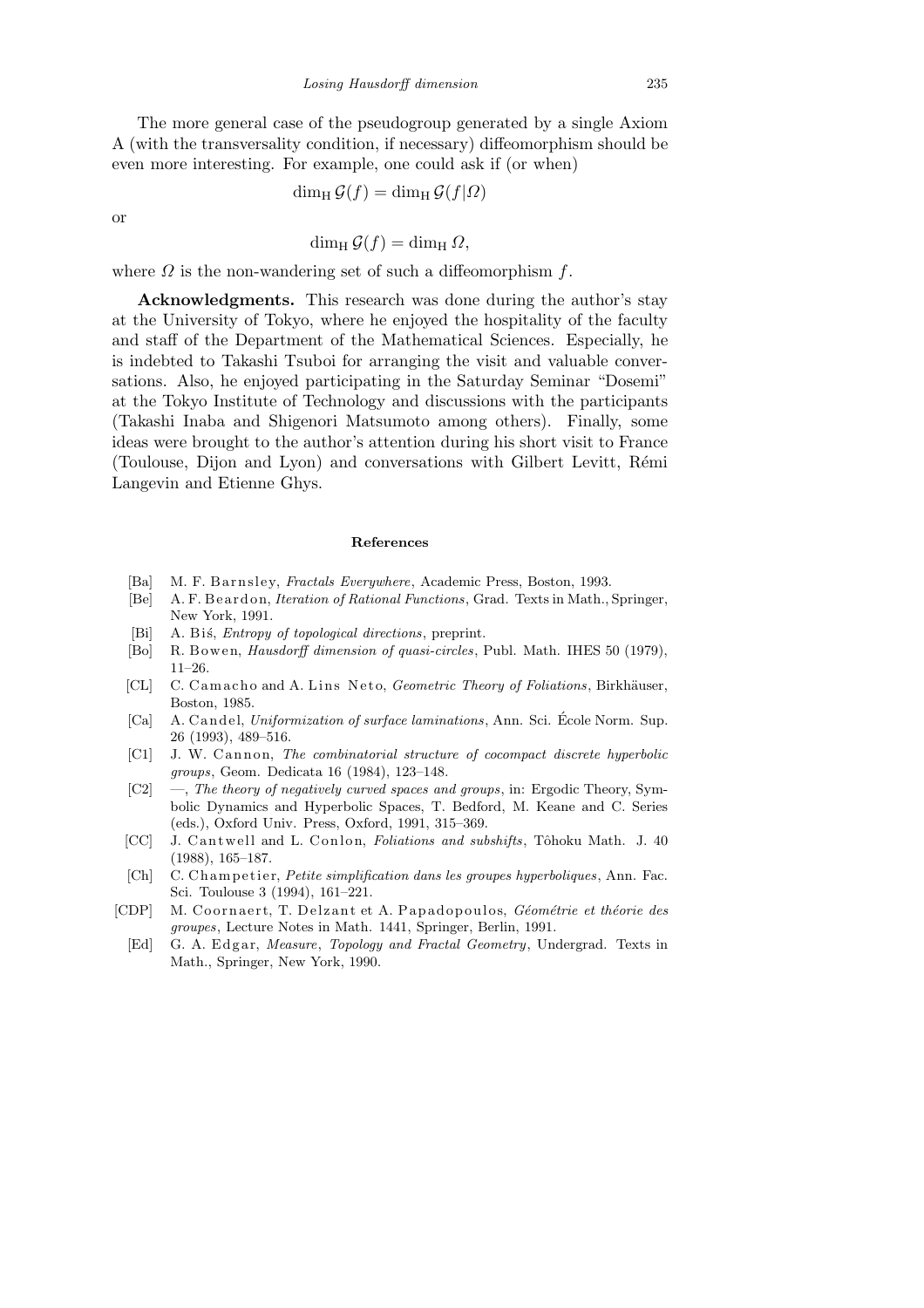#### 236 P. Walczak

- [Eg1] S. Egashira, *Expansion growth of foliations*, Ann. Fac. Sci. Toulouse 2 (1993), 15–52.
- [Eg2] —, *Expansion growth of horospherical foliations*, J. Fac. Sci. Univ. Tokyo 40 (1994), 663–682.
- [Fa] K. Falconer, *Fractal Geometry*, Wiley, Chichester, 1990.
- [FM] K. Falconer and D. Marsh, *Classification of quasi-circles by Hausdorff dimension*, Nonlinearity 2 (1989), 489–493.
- [Fr] H. Frings, *Generalized entropy for foliations*, Thesis, Düsseldorf, 1991.
- [Ga] F. R. Gantmacher, *The Theory of Matrices*, Vol. 2, Chelsea, New York, 1959.
- [Gar] L. Garnett, *Foliations*, *the ergodic theorem and Brownian motion*, J. Funct. Anal. 51 (1983), 285–311.
- [Gh] E. G h y s, *Rigidit´e diff´erentiable des groupes fuchsiens*, Publ. Math. IHES, to appear.
- [GH1] E. Ghys et P. de la Harpe (eds.), *Sur les Groupes Hyperboliques d'après Mikhael Gromov*, Birkhäuser, Boston, 1990.
- [GH2] —, —, *Infinite groups as geometric objects* (*after Gromov*), in: Ergodic Theory, Symbolic Dynamics and Hyperbolic Spaces, T. Bedford, M. Keane and C. Series (eds.), Oxford Univ. Press, Oxford, 1991, 299–314.
- [GHV] E. Ghys, P. de la Harpe and A. Verjovsky (eds.), *Group Theory from Geometrical Viewpoint*, World. Sci., Singapore, 1991.
- [GLW] E. Ghys, R. Langevin and P. Walczak, *Entropie géométrique des feuilletages*, Acta Math. 160 (1988), 105–142.
	- [Go] C. Godbillon, *Feuilletages*, Birkhäuser, Basel, 1991.
	- [Gr] M. Gromov, *Hyperbolic groups*, in: Essays in Group Theory, S. M. Gersten (ed.), MSRI Publ. 8, Springer, Berlin, 1987, 75–263.
- [GLP] M. Gromov, J. Lafontaine et P. Pansu, *Structures métriques sur les variétés riemanniennes*, Cedic/Fernand Nathan, Paris, 1981.
	- [Ha] A. Haefliger, *Some remarks on foliations with minimal leaves*, J. Differential Geom. 15 (1980), 269–284.
- [HH] G. Hector and U. Hirsch, *Introduction to the Geometry of Foliations*, Parts A and B, Vieweg, Braunschweig, 1981 and 1983.
- [Hi] M. Hirsch, *A stable analytic foliation with only exceptional minimal sets*, in: Dynamical Systems, Warwick 1974, Lecture Notes in Math. 468, Springer, Berlin, 1975, 9–10.
- [Hu1] S. Hurder, *Ergodic theory of foliations and a theorem of Sacksteder*, in: Dynamical Systems, Proc. Special Year at Univ. of Maryland, 1986/87, Lecture Notes in Math. 1342, Springer, Berlin, 1988, 291–328.
- [Hu2] —, *Exceptional minimal sets of C* 1+*α-group actions on the circle*, Ergodic Theory Dynam. Systems 11 (1991), 455–467.
- [Hu3] —, *Rigidity for Anosov actions of higher rank lattices*, Ann. of Math. 135 (1992), 361–410.
- [Hu4] —, *A survey on rigidity theory of Anosov actions*, in: Differential Topology, Foliations and Group Actions, Rio de Janeiro 1992, P. Schweitzer *et al.* (eds.), Contemp. Math. 161, Amer. Math. Soc., Providence, 1994, 143–173.
- [HK] S. Hurder and A. Katok, *Ergodic theory and Weil measures for foliations*, Ann. of Math. 126 (1987), 221–275.
- [In] T. Inaba, *Examples of exceptional minimal sets*, in: A Fête of Topology, Academic Press, Boston 1988, 95–100.
- [IW] T. Inaba and P. Walczak, *Transverse Hausdorff dimension of codim-1*  $C^2$ *foliations*, this issue, 239–244.